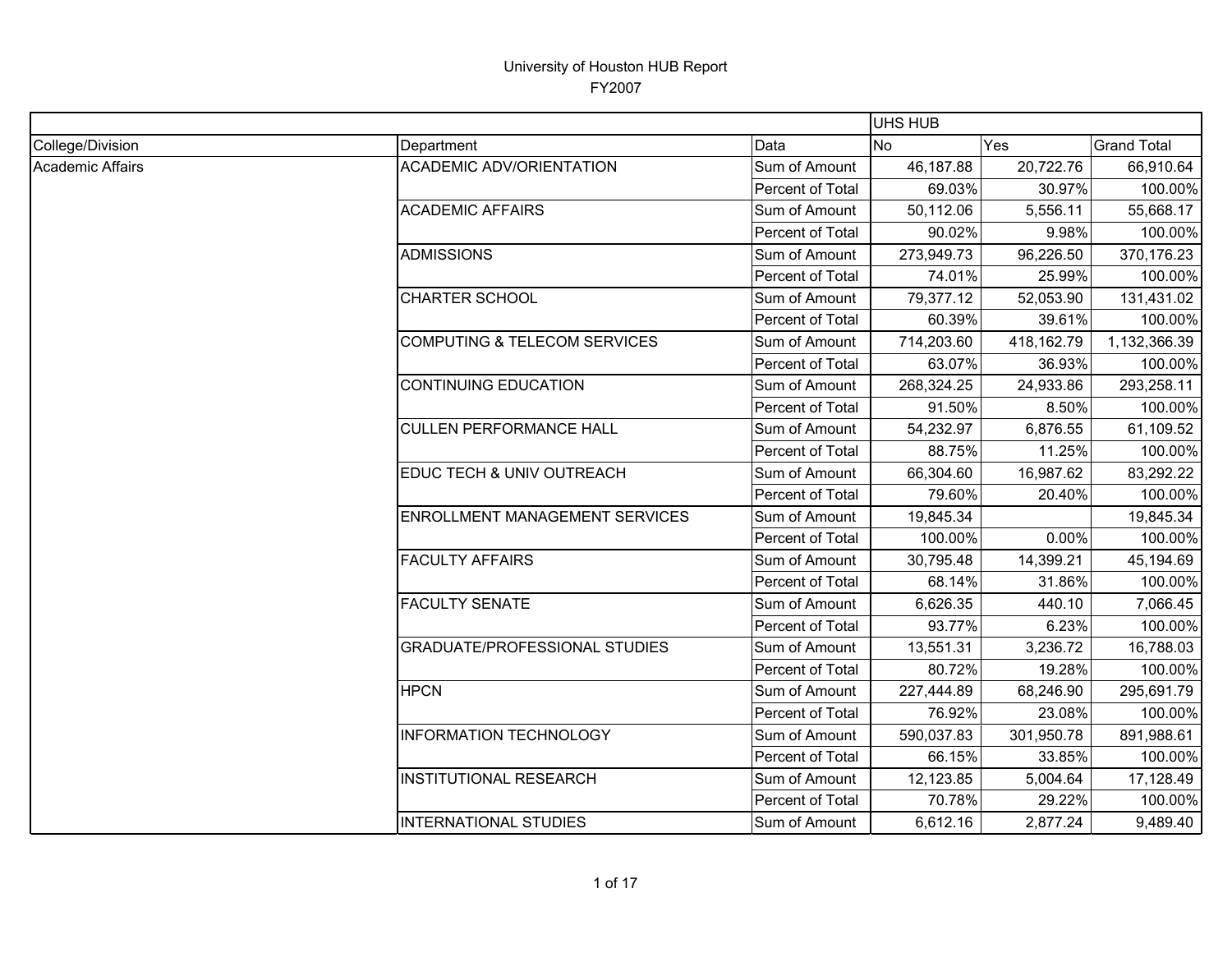|                                   |                                     |                  | <b>UHS HUB</b> |              |                    |
|-----------------------------------|-------------------------------------|------------------|----------------|--------------|--------------------|
| College/Division                  | Department                          | Data             | <b>No</b>      | Yes          | <b>Grand Total</b> |
| Academic Affairs                  | <b>INTERNATIONAL STUDIES</b>        | Percent of Total | 69.68%         | 30.32%       | 100.00%            |
|                                   | <b>KUHF RADIO</b>                   | Sum of Amount    | 602,092.24     | 47,521.38    | 649,613.62         |
|                                   |                                     | Percent of Total | 92.68%         | 7.32%        | 100.00%            |
|                                   | <b>KUHT TV</b>                      | Sum of Amount    | 1,080,504.08   | 93,887.05    | 1,174,391.13       |
|                                   |                                     | Percent of Total | 92.01%         | 7.99%        | 100.00%            |
|                                   | MANAGEMENT INFORMATION SYSTEMS      | Sum of Amount    | 3,349,184.72   | 725,993.08   | 4,075,177.80       |
|                                   |                                     | Percent of Total | 82.18%         | 17.82%       | 100.00%            |
|                                   | REGISTRATION AND ACADEMIC RECO      | Sum of Amount    | 236,825.85     | 10,222.23    | 247,048.08         |
|                                   |                                     | Percent of Total | 95.86%         | 4.14%        | 100.00%            |
|                                   | <b>SCHOLARS COMMUNITY</b>           | Sum of Amount    | 8,250.88       | 9,248.75     | 17,499.63          |
|                                   |                                     | Percent of Total | 47.15%         | 52.85%       | 100.00%            |
|                                   | <b>SCHOLARSHIPS (SPECIAL)</b>       | Sum of Amount    | 659.54         | 166.00       | 825.54             |
|                                   |                                     | Percent of Total | 79.89%         | 20.11%       | 100.00%            |
|                                   | SCHOLARSHIPS AND FINANCIAL AID      | Sum of Amount    | 83,133.39      | 15,698.33    | 98,831.72          |
|                                   |                                     | Percent of Total | 84.12%         | 15.88%       | 100.00%            |
|                                   | SECURITY AND DISASTER RECOVERY      | Sum of Amount    | 26,536.11      | 17,328.32    | 43,864.43          |
|                                   |                                     | Percent of Total | 60.50%         | 39.50%       | 100.00%            |
|                                   | TECHNOLOGY SUPPORT SERVICES         | Sum of Amount    | 417,130.95     | 1,031,732.07 | 1,448,863.02       |
|                                   |                                     | Percent of Total | 28.79%         | 71.21%       | 100.00%            |
|                                   | UH WELCOME CENTER                   | Sum of Amount    | 8,169.21       | 733.26       | 8,902.47           |
|                                   |                                     | Percent of Total | 91.76%         | 8.24%        | 100.00%            |
|                                   | UNDERGRADUATE STUDIES               | Sum of Amount    | 16,981.41      | 2,228.03     | 19,209.44          |
|                                   |                                     | Percent of Total | 88.40%         | 11.60%       | 100.00%            |
| Academic Affairs Sum of Amount    |                                     |                  | 8,289,197.80   | 2,992,434.18 | 11,281,631.98      |
| Academic Affairs Percent of Total |                                     |                  | 73.48%         | 26.52%       | 100.00%            |
| Administration and Finance        | <b>ADMIN - FINANCIAL SVCS</b>       | Sum of Amount    | 108,638.90     | 17,121.31    | 125,760.21         |
|                                   |                                     | Percent of Total | 86.39%         | 13.61%       | 100.00%            |
|                                   | <b>ADMINISTRATION &amp; FINANCE</b> | Sum of Amount    | 130,789.49     | 19,310.33    | 150,099.82         |
|                                   |                                     | Percent of Total | 87.14%         | 12.86%       | 100.00%            |
|                                   | <b>AUXILIARY SERVICES</b>           | Sum of Amount    | 47,172.01      | 2,232.37     | 49,404.38          |
|                                   |                                     | Percent of Total | 95.48%         | 4.52%        | 100.00%            |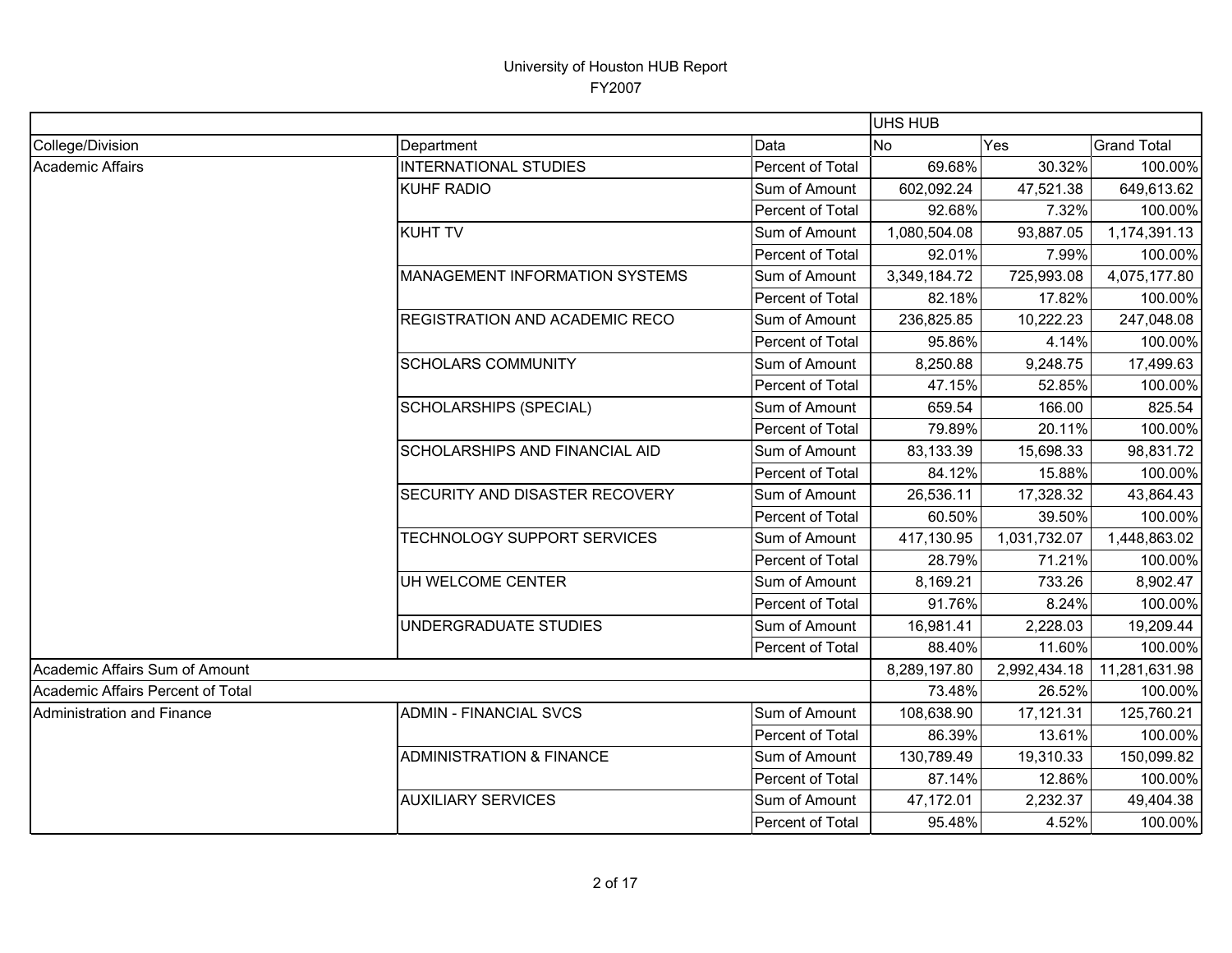| Y200<br>7 |
|-----------|
|-----------|

|                            |                                            |                         | <b>UHS HUB</b> |              |                    |
|----------------------------|--------------------------------------------|-------------------------|----------------|--------------|--------------------|
| College/Division           | Department                                 | Data                    | <b>No</b>      | Yes          | <b>Grand Total</b> |
| Administration and Finance | AVCIAVP-ADMINISTRATION                     | Sum of Amount           | 42,016.42      | 26,769.56    | 68,785.98          |
|                            |                                            | <b>Percent of Total</b> | 61.08%         | 38.92%       | 100.00%            |
|                            | <b>BUDGET</b>                              | Sum of Amount           | 9,901.46       | 4,719.88     | 14,621.34          |
|                            |                                            | Percent of Total        | 67.72%         | 32.28%       | 100.00%            |
|                            | <b>BUSINESS SERVICES</b>                   | Sum of Amount           | 66,983.90      | 47,532.00    | 114,515.90         |
|                            |                                            | Percent of Total        | 58.49%         | 41.51%       | 100.00%            |
|                            | ENVIRONMENTAL HEALTH RISK MGMT             | Sum of Amount           | 6,616,288.68   | 376,230.10   | 6,992,518.78       |
|                            |                                            | Percent of Total        | 94.62%         | 5.38%        | 100.00%            |
|                            | <b>FACILITIES &amp; PLANNING</b>           | Sum of Amount           | 14,980,861.06  | 9,577,874.86 | 24,558,735.92      |
|                            |                                            | Percent of Total        | 61.00%         | 39.00%       | 100.00%            |
|                            | <b>FINANCE</b>                             | Sum of Amount           | 180,150.27     | 55,930.05    | 236,080.32         |
|                            |                                            | Percent of Total        | 76.31%         | 23.69%       | 100.00%            |
|                            | <b>FINANCIAL REPORTING</b>                 | Sum of Amount           | 4,239.24       | 5,438.86     | 9,678.10           |
|                            |                                            | Percent of Total        | 43.80%         | 56.20%       | 100.00%            |
|                            | <b>HUB PROGRAMS</b>                        | Sum of Amount           | 356.52         | 3,525.93     | 3,882.45           |
|                            |                                            | Percent of Total        | 9.18%          | 90.82%       | 100.00%            |
|                            | <b>HUMAN RESOURCES</b>                     | Sum of Amount           | 77,463.74      | 16,733.16    | 94,196.90          |
|                            |                                            | Percent of Total        | 82.24%         | 17.76%       | 100.00%            |
|                            | <b>INST - ADMINISTRATION &amp; FINANCE</b> | Sum of Amount           | 67.78          |              | 67.78              |
|                            |                                            | Percent of Total        | 100.00%        | 0.00%        | 100.00%            |
|                            | <b>INST - BUSINESS SERVICES</b>            | Sum of Amount           | 55,904.15      |              | 55,904.15          |
|                            |                                            | Percent of Total        | 100.00%        | 0.00%        | 100.00%            |
|                            | <b>INST - FINANCE</b>                      | Sum of Amount           | 11,693.66      | 2,880.50     | 14,574.16          |
|                            |                                            | Percent of Total        | 80.24%         | 19.76%       | 100.00%            |
|                            | <b>INST - FINANCIAL ACCOUNTING</b>         | Sum of Amount           |                | 11,338.77    | 11,338.77          |
|                            |                                            | Percent of Total        | 0.00%          | 100.00%      | 100.00%            |
|                            | <b>INST - STATE ACCOUNTING</b>             | Sum of Amount           | 211.09         |              | 211.09             |
|                            |                                            | Percent of Total        | 100.00%        | 0.00%        | 100.00%            |
|                            | ONE CARD PROGRAM                           | Sum of Amount           | 272,133.28     | 4,050.38     | 276,183.66         |
|                            |                                            | Percent of Total        | 98.53%         | 1.47%        | 100.00%            |
|                            | PARKING & TRANSPORTATION                   | Sum of Amount           | 1,605,500.56   | 22,054.40    | 1,627,554.96       |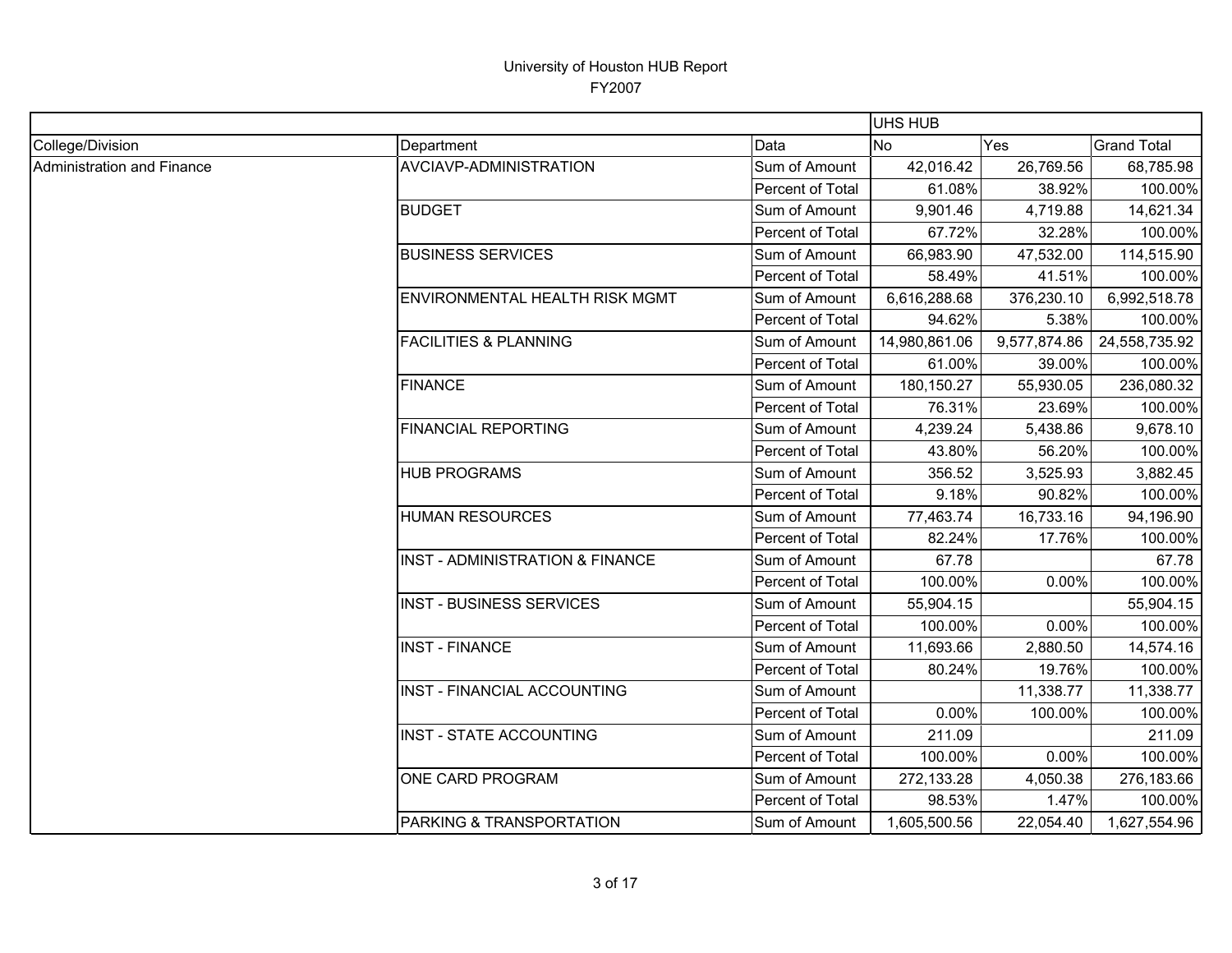|                                             |                            |                         | <b>UHS HUB</b> |               |                    |
|---------------------------------------------|----------------------------|-------------------------|----------------|---------------|--------------------|
| College/Division                            | Department                 | Data                    | <b>No</b>      | Yes           | <b>Grand Total</b> |
| Administration and Finance                  | PARKING & TRANSPORTATION   | Percent of Total        | 98.64%         | 1.36%         | 100.00%            |
|                                             | PHY PLANT-ADMINISTRATION   | Sum of Amount           | 1,086,431.13   | 281,571.33    | 1,368,002.46       |
|                                             |                            | Percent of Total        | 79.42%         | 20.58%        | 100.00%            |
|                                             | PHY PLANT-AUTOMOTIVE       | Sum of Amount           | 116,094.93     | 57,097.98     | 173,192.91         |
|                                             |                            | Percent of Total        | 67.03%         | 32.97%        | 100.00%            |
|                                             | PHY PLANT-BLDG MAINT       | Sum of Amount           | 349,366.46     | 133,227.05    | 482,593.51         |
|                                             |                            | Percent of Total        | 72.39%         | 27.61%        | 100.00%            |
|                                             | PHY PLANT-CUSTODIAL SVCS   | Sum of Amount           | 76,323.85      | 3,745.61      | 80,069.46          |
|                                             |                            | <b>Percent of Total</b> | 95.32%         | 4.68%         | 100.00%            |
|                                             | PHY PLANT-GROUNDS MAINT    | Sum of Amount           | 127,959.68     | 5,271.46      | 133,231.14         |
|                                             |                            | Percent of Total        | 96.04%         | 3.96%         | 100.00%            |
|                                             | PHY PLANT-SOLID WASTE      | Sum of Amount           | 49,175.57      | 272.26        | 49,447.83          |
|                                             |                            | Percent of Total        | 99.45%         | 0.55%         | 100.00%            |
|                                             | PHY PLANT-UTILITIES        | Sum of Amount           | 820,993.50     | 171,417.56    | 992,411.06         |
|                                             |                            | Percent of Total        | 82.73%         | 17.27%        | 100.00%            |
|                                             | <b>POLICE</b>              | Sum of Amount           | 316,370.41     | 121,152.40    | 437,522.81         |
|                                             |                            | Percent of Total        | 72.31%         | 27.69%        | 100.00%            |
|                                             | POSTAL SERVICES            | Sum of Amount           | 132,581.99     | 3,547.48      | 136,129.47         |
|                                             |                            | Percent of Total        | 97.39%         | 2.61%         | 100.00%            |
|                                             | <b>PRINTING</b>            | Sum of Amount           | 167,486.72     | 3,987.35      | 171,474.07         |
|                                             |                            | Percent of Total        | 97.67%         | 2.33%         | 100.00%            |
|                                             | PURCHASED UTILITIES        | Sum of Amount           | 43,899.00      | 50,000.00     | 93,899.00          |
|                                             |                            | Percent of Total        | 46.75%         | 53.25%        | 100.00%            |
|                                             | STUDENT FINANCIAL SERVICES | Sum of Amount           | 233,200.13     | 58,859.97     | 292,060.10         |
|                                             |                            | Percent of Total        | 79.85%         | 20.15%        | 100.00%            |
| Administration and Finance Sum of Amount    |                            |                         | 27,730,255.58  | 11,083,892.91 | 38,814,148.49      |
| Administration and Finance Percent of Total |                            | 71.44%                  | 28.56%         | 100.00%       |                    |
| Architecture                                | DEAN, ARCHITECTURE         | Sum of Amount           | 422,207.37     | 79,122.59     | 501,329.96         |
|                                             |                            | Percent of Total        | 84.22%         | 15.78%        | 100.00%            |
| Architecture Sum of Amount                  |                            |                         | 422,207.37     | 79,122.59     | 501,329.96         |
| Architecture Percent of Total               |                            | 84.22%                  | 15.78%         | 100.00%       |                    |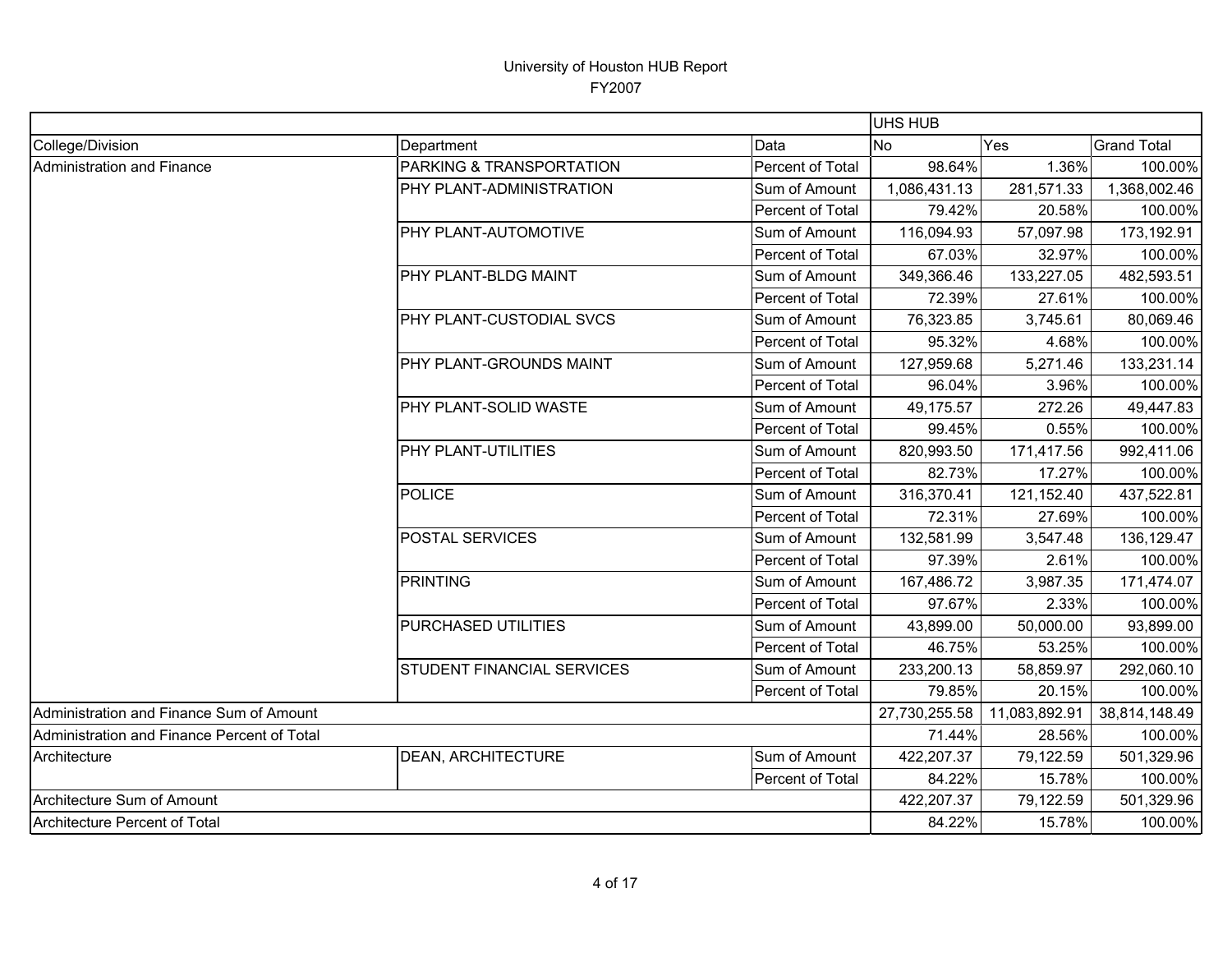|                                   |                                       |                         | <b>UHS HUB</b> |              |                    |
|-----------------------------------|---------------------------------------|-------------------------|----------------|--------------|--------------------|
| College/Division                  | Department                            | Data                    | N <sub>o</sub> | Yes          | <b>Grand Total</b> |
| <b>Athletics</b>                  | <b>INTERCOLLEGIATE ATHLETICS</b>      | Sum of Amount           | 5,125,613.42   | 1,161,953.09 | 6,287,566.51       |
|                                   |                                       | Percent of Total        | 81.52%         | 18.48%       | 100.00%            |
| <b>Athletics Sum of Amount</b>    |                                       |                         | 5,125,613.42   | 1,161,953.09 | 6,287,566.51       |
| <b>Athletics Percent of Total</b> |                                       |                         | 81.52%         | 18.48%       | 100.00%            |
| <b>Business Administration</b>    | <b>ACCOUNTANCY AND TAXATION</b>       | Sum of Amount           | 22,145.39      | 76,477.27    | 98,622.66          |
|                                   |                                       | <b>Percent of Total</b> | 22.45%         | 77.55%       | 100.00%            |
|                                   | <b>BAUER CAREER SERVICES CTR</b>      | Sum of Amount           | 95,431.23      | 17,026.58    | 112,457.81         |
|                                   |                                       | Percent of Total        | 84.86%         | 15.14%       | 100.00%            |
|                                   | CTR FOR ENTREPRENEURSHIP & INN        | Sum of Amount           | 61,648.49      | 22,439.75    | 84,088.24          |
|                                   |                                       | Percent of Total        | 73.31%         | 26.69%       | 100.00%            |
|                                   | CTR FOR EXECUTIVE DEVELOPMENT         | Sum of Amount           | 6,858.97       | 15,303.20    | 22,162.17          |
|                                   |                                       | Percent of Total        | 30.95%         | 69.05%       | 100.00%            |
|                                   | DEAN, BUSINESS ADMINISTRATION         | Sum of Amount           | 669,111.33     | 293,849.81   | 962,961.14         |
|                                   |                                       | Percent of Total        | 69.48%         | 30.52%       | 100.00%            |
|                                   | DECISION AND INFORMATION SCIEN        | Sum of Amount           | 36,320.98      | 23,241.99    | 59,562.97          |
|                                   |                                       | Percent of Total        | 60.98%         | 39.02%       | 100.00%            |
|                                   | <b>EXECUTIVE DEGREE PROGRAMS</b>      | Sum of Amount           | 298,700.15     | 24,246.22    | 322,946.37         |
|                                   |                                       | <b>Percent of Total</b> | 92.49%         | 7.51%        | 100.00%            |
|                                   | <b>FINANCE</b>                        | Sum of Amount           | 6,144.59       | 21,573.29    | 27,717.88          |
|                                   |                                       | Percent of Total        | 22.17%         | 77.83%       | 100.00%            |
|                                   | <b>GLOBAL ENERGY MGMT INST</b>        | Sum of Amount           | 31,269.64      | 2,801.47     | 34,071.11          |
|                                   |                                       | Percent of Total        | 91.78%         | 8.22%        | 100.00%            |
|                                   | <b>INFORMATION SYSTEMS RESEARCH C</b> | Sum of Amount           | 5,136.43       |              | 5,136.43           |
|                                   |                                       | Percent of Total        | 100.00%        | 0.00%        | 100.00%            |
|                                   | MANAGEMENT                            | Sum of Amount           | 34,143.98      | 26,841.64    | 60,985.62          |
|                                   |                                       | Percent of Total        | 55.99%         | 44.01%       | 100.00%            |
|                                   | <b>MARKETING</b>                      | Sum of Amount           | 16,794.43      | 22,077.92    | 38,872.35          |
|                                   |                                       | Percent of Total        | 43.20%         | 56.80%       | 100.00%            |
|                                   | MBA STUDENT SERVICES CENTER           | Sum of Amount           | 27,287.22      | 6,877.17     | 34,164.39          |
|                                   |                                       | Percent of Total        | 79.87%         | 20.13%       | 100.00%            |
|                                   | <b>RESEARCH AND INSTR COMPUTING S</b> | Sum of Amount           | 58,813.26      | 19,593.82    | 78,407.08          |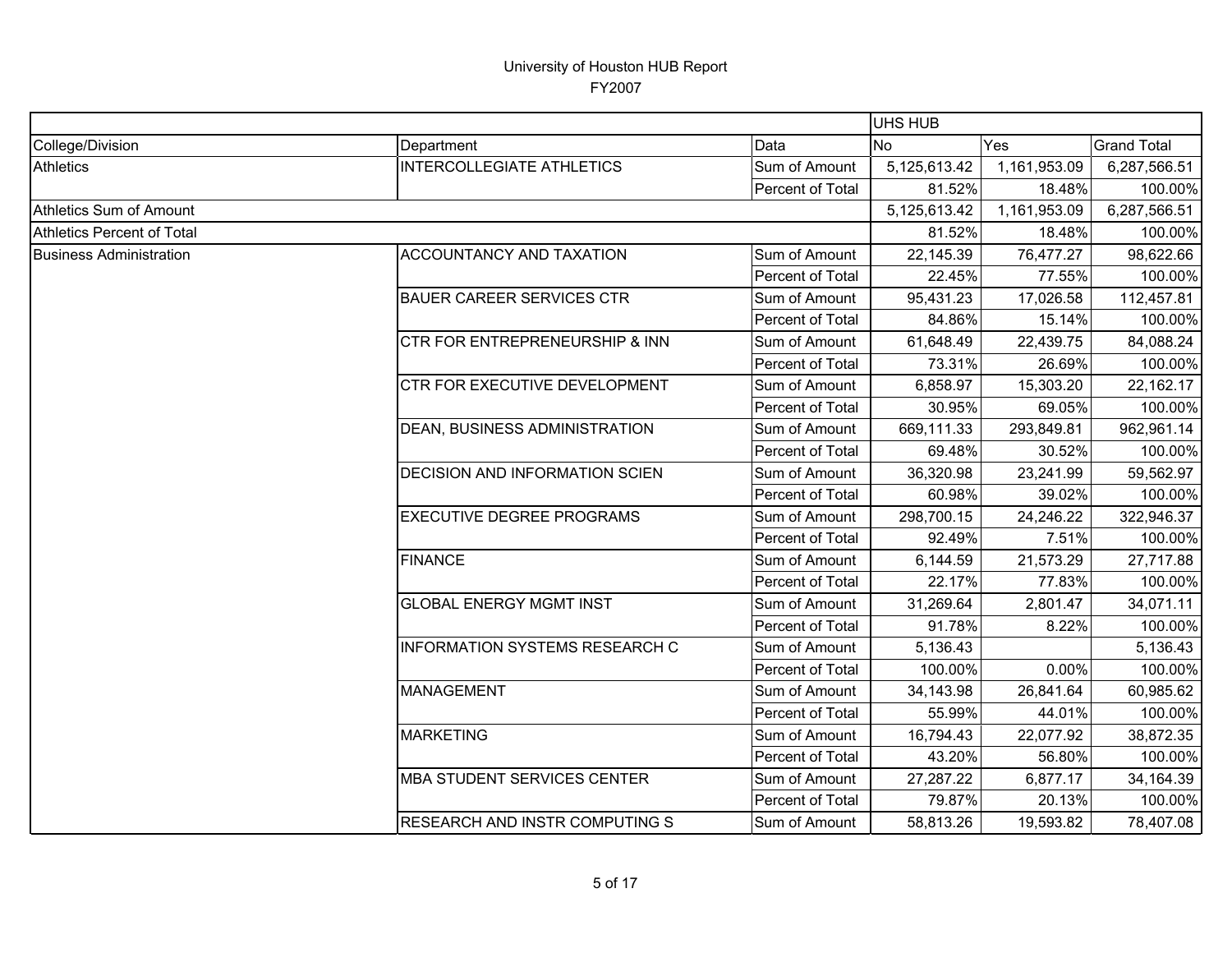|                                          |                                   |                         | UHS HUB      |            |                    |
|------------------------------------------|-----------------------------------|-------------------------|--------------|------------|--------------------|
| College/Division                         | Department                        | Data                    | <b>No</b>    | Yes        | <b>Grand Total</b> |
| <b>Business Administration</b>           | RESEARCH AND INSTR COMPUTING S    | Percent of Total        | 75.01%       | 24.99%     | 100.00%            |
|                                          | SALES EXCELLENCE INSTITUTE        | Sum of Amount           | 162,948.91   | 34,539.21  | 197,488.12         |
|                                          |                                   | Percent of Total        | 82.51%       | 17.49%     | 100.00%            |
|                                          | SMALL BUSINESS DEV CENTER         | Sum of Amount           | 302,663.11   | 318,992.24 | 621,655.35         |
|                                          |                                   | Percent of Total        | 48.69%       | 51.31%     | 100.00%            |
|                                          | UNDERGRAD BUSINESS PROG           | Sum of Amount           | 26,533.31    | 15,516.85  | 42,050.16          |
|                                          |                                   | Percent of Total        | 63.10%       | 36.90%     | 100.00%            |
| Business Administration Sum of Amount    |                                   |                         | 1,861,951.42 | 941,398.43 | 2,803,349.85       |
| Business Administration Percent of Total |                                   |                         | 66.42%       | 33.58%     | 100.00%            |
| Chancellor/President                     | AFFIRMATIVE ACTION                | Sum of Amount           | 4,745.83     | 2,972.70   | 7,718.53           |
|                                          |                                   | Percent of Total        | 61.49%       | 38.51%     | 100.00%            |
|                                          | <b>GENERAL COUNSEL</b>            | Sum of Amount           | 207.10       | 8,135.87   | 8,342.97           |
|                                          |                                   | Percent of Total        | 2.48%        | 97.52%     | 100.00%            |
|                                          | OFFICE OF SPECIAL EVENTS          | Sum of Amount           | 437,711.85   | 70,048.30  | 507,760.15         |
|                                          |                                   | Percent of Total        | 86.20%       | 13.80%     | 100.00%            |
|                                          | <b>PRESIDENT</b>                  | Sum of Amount           | 34,526.45    | 23,875.97  | 58,402.42          |
|                                          |                                   | Percent of Total        | 59.12%       | 40.88%     | 100.00%            |
|                                          | <b>STAFF COUNCIL</b>              | Sum of Amount           | 5,927.50     | 962.21     | 6,889.71           |
|                                          |                                   | Percent of Total        | 86.03%       | 13.97%     | 100.00%            |
| Chancellor/President Sum of Amount       |                                   |                         | 483,118.73   | 105,995.05 | 589,113.78         |
| Chancellor/President Percent of Total    |                                   |                         | 82.01%       | 17.99%     | 100.00%            |
| Education                                | CENTER FOR INFO TECH IN EDUCATION | Sum of Amount           | 183,025.64   | 362,791.76 | 545,817.40         |
|                                          |                                   | Percent of Total        | 33.53%       | 66.47%     | 100.00%            |
|                                          | CONSISTENCY MGMT & COOP DISCIP    | Sum of Amount           | 244,316.50   | 62,235.70  | 306,552.20         |
|                                          |                                   | Percent of Total        | 79.70%       | 20.30%     | 100.00%            |
|                                          | <b>CURRICULUM AND INSTRUCTION</b> | Sum of Amount           | 117,832.24   | 42,687.88  | 160,520.12         |
|                                          |                                   | Percent of Total        | 73.41%       | 26.59%     | 100.00%            |
|                                          | <b>DEAN, EDUCATION</b>            | Sum of Amount           | 219,327.09   | 74,837.10  | 294,164.19         |
|                                          |                                   | <b>Percent of Total</b> | 74.56%       | 25.44%     | 100.00%            |
|                                          | EDU. LEADERSHIP & CULTURAL STU    | Sum of Amount           | 21,656.25    | 12,849.20  | 34,505.45          |
|                                          |                                   | Percent of Total        | 62.76%       | 37.24%     | 100.00%            |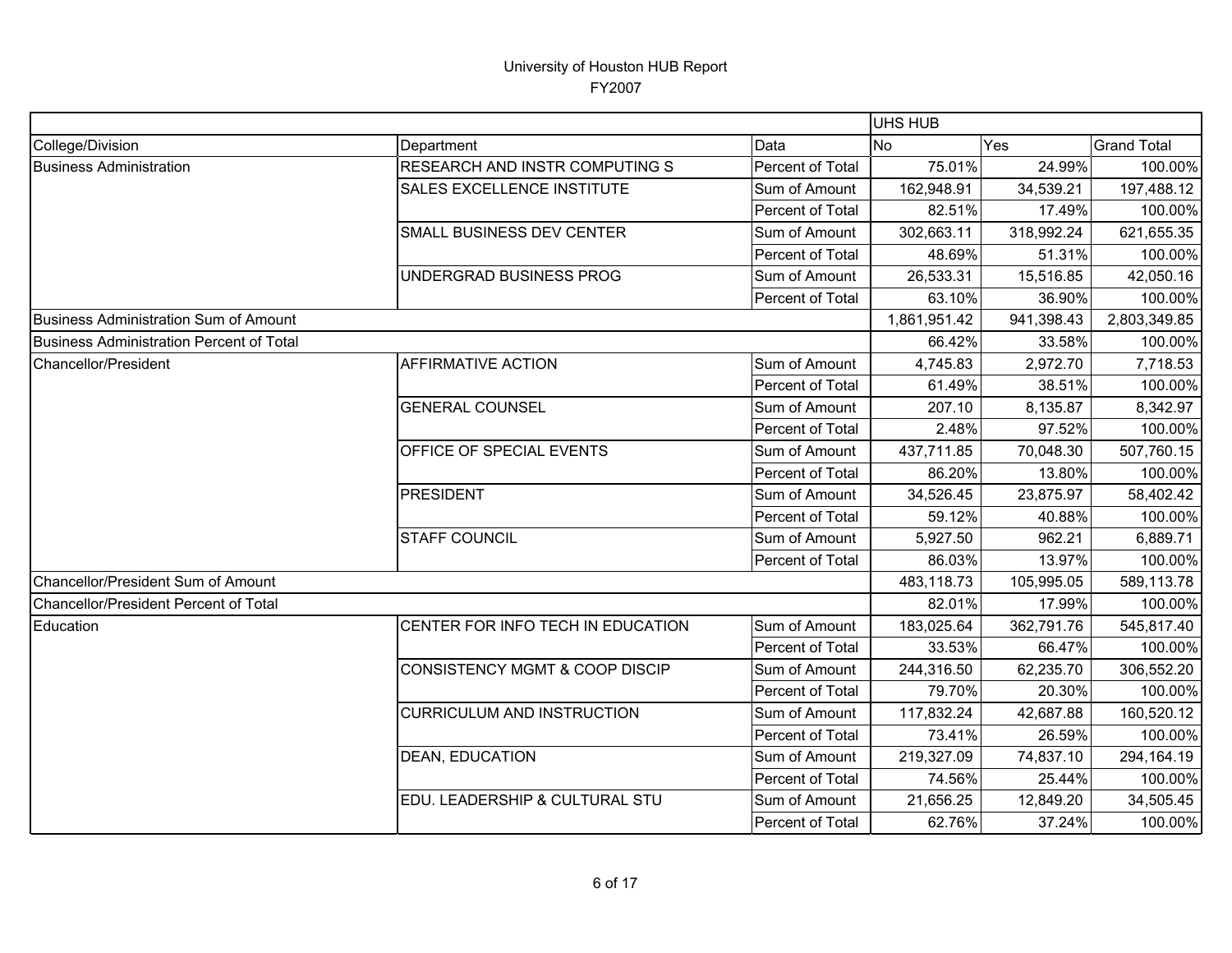|                                   |                                       |                  | <b>UHS HUB</b> |              |                    |
|-----------------------------------|---------------------------------------|------------------|----------------|--------------|--------------------|
| College/Division                  | Department                            | Data             | No.            | Yes          | <b>Grand Total</b> |
| Education                         | EDUCATIONAL PSYCHOLOGY                | Sum of Amount    | 34,094.44      | 7,601.70     | 41,696.14          |
|                                   |                                       | Percent of Total | 81.77%         | 18.23%       | 100.00%            |
|                                   | HEALTH AND HUMAN PERFORMANCE          | Sum of Amount    | 454,468.80     | 35,717.26    | 490,186.06         |
|                                   |                                       | Percent of Total | 92.71%         | 7.29%        | 100.00%            |
|                                   | HUMAN DEVELOPMENT LAB                 | Sum of Amount    | 26,958.89      | 5,714.89     | 32,673.78          |
|                                   |                                       | Percent of Total | 82.51%         | 17.49%       | 100.00%            |
|                                   | INSTITUTE FOR URBAN EDUCATION         | Sum of Amount    | 48,212.38      | 16,315.23    | 64,527.61          |
|                                   |                                       | Percent of Total | 74.72%         | 25.28%       | 100.00%            |
|                                   | TEACHER EDUCATION AND CERTIFIC        | Sum of Amount    | 31,235.78      | 12,015.19    | 43,250.97          |
|                                   |                                       | Percent of Total | 72.22%         | 27.78%       | 100.00%            |
| <b>Education Sum of Amount</b>    |                                       | 1,381,128.01     | 632,765.91     | 2,013,893.92 |                    |
| <b>Education Percent of Total</b> |                                       |                  | 68.58%         | 31.42%       | 100.00%            |
| Engineering                       | CENTER FOR NANOMAGNETIC SYSTEM        | Sum of Amount    | 539.74         |              | 539.74             |
|                                   |                                       | Percent of Total | 100.00%        | 0.00%        | 100.00%            |
|                                   | <b>CHEMICAL ENGINEERING</b>           | Sum of Amount    | 394,951.26     | 104,554.61   | 499,505.87         |
|                                   |                                       | Percent of Total | 79.07%         | 20.93%       | 100.00%            |
|                                   | <b>CIVIL ENGINEERING</b>              | Sum of Amount    | 330,079.49     | 45,949.72    | 376,029.21         |
|                                   |                                       | Percent of Total | 87.78%         | 12.22%       | 100.00%            |
|                                   | COMPOSITE ENGR APPLICATIONS CT        | Sum of Amount    | 9,455.51       | 377.95       | 9,833.46           |
|                                   |                                       | Percent of Total | 96.16%         | 3.84%        | 100.00%            |
|                                   | <b>COOPERATIVE ENGINEERING</b>        | Sum of Amount    | 304.01         | 627.80       | 931.81             |
|                                   |                                       | Percent of Total | 32.63%         | 67.37%       | 100.00%            |
|                                   | CTR FOR INNOVATIVE GROUTING           | Sum of Amount    | 46,816.15      | 12,809.42    | 59,625.57          |
|                                   |                                       | Percent of Total | 78.52%         | 21.48%       | 100.00%            |
|                                   | CTR FOR NEURO-ENG & COGNITIVE SCIENCE | Sum of Amount    | 179.10         | 100.00       | 279.10             |
|                                   |                                       | Percent of Total | 64.17%         | 35.83%       | 100.00%            |
|                                   | <b>DEAN, ENGINEERING</b>              | Sum of Amount    | 370,254.43     | 260,727.84   | 630,982.27         |
|                                   |                                       | Percent of Total | 58.68%         | 41.32%       | 100.00%            |
|                                   | ELECTRICAL ENGINEERING                | Sum of Amount    | 539,416.54     | 37,552.71    | 576,969.25         |
|                                   |                                       | Percent of Total | 93.49%         | 6.51%        | 100.00%            |
|                                   | <b>ENGINEERING SERVICES</b>           | Sum of Amount    | 18,903.74      | 3,663.92     | 22,567.66          |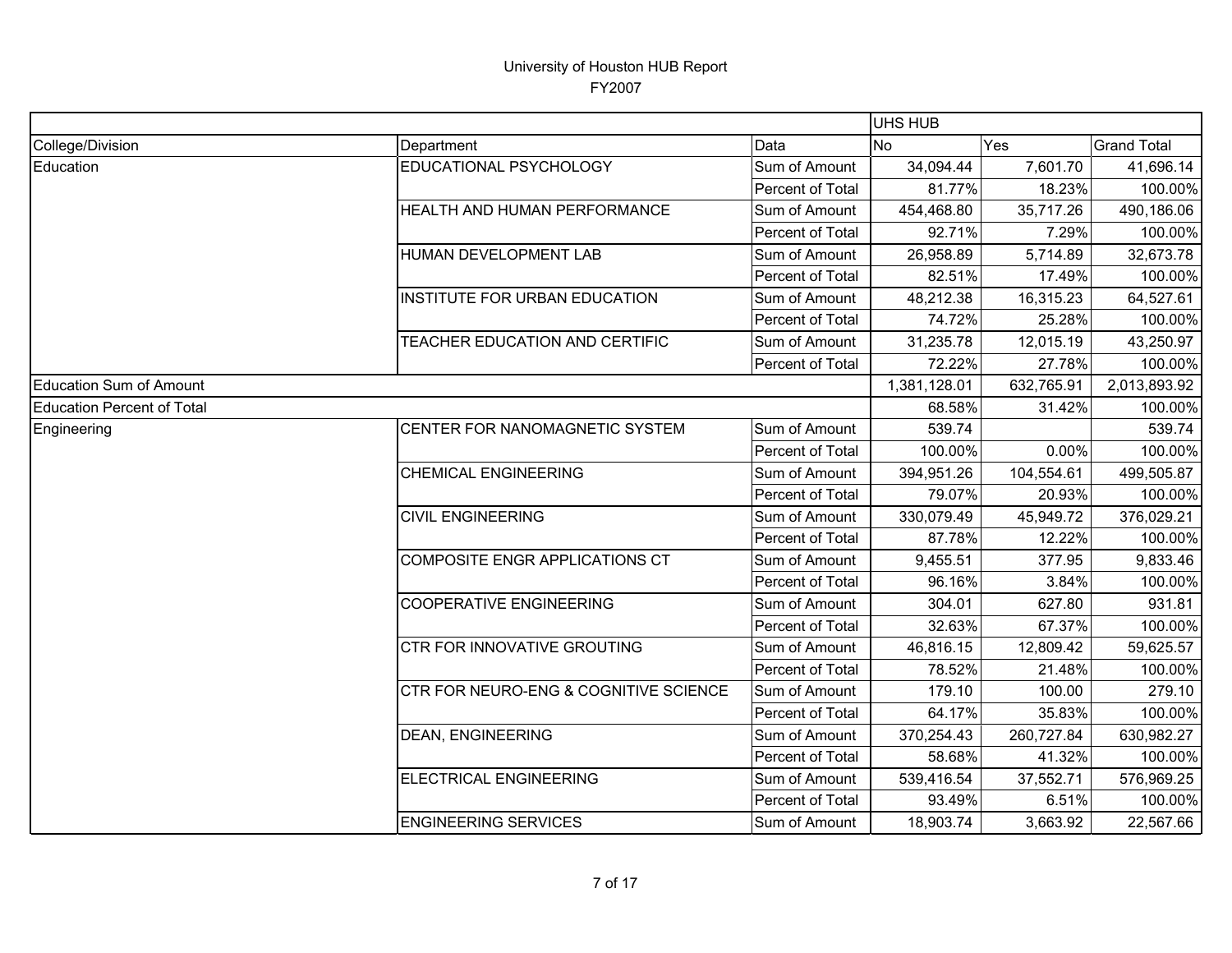|                                     |                               |                  | UHS HUB        |            |                    |
|-------------------------------------|-------------------------------|------------------|----------------|------------|--------------------|
| College/Division                    | Department                    | Data             | N <sub>o</sub> | Yes        | <b>Grand Total</b> |
| Engineering                         | <b>ENGINEERING SERVICES</b>   | Percent of Total | 83.76%         | 16.24%     | 100.00%            |
|                                     | <b>INDUSTRIAL ENGINEERING</b> | Sum of Amount    | 50,397.81      | 32,840.31  | 83,238.12          |
|                                     |                               | Percent of Total | 60.55%         | 39.45%     | 100.00%            |
|                                     | <b>MECHANICAL ENGINEERING</b> | Sum of Amount    | 495,351.36     | 46,764.91  | 542,116.27         |
|                                     |                               | Percent of Total | 91.37%         | 8.63%      | 100.00%            |
|                                     | NANOSYSTEM MANUFACTURING CTR  | Sum of Amount    | 1,288.37       |            | 1,288.37           |
|                                     |                               | Percent of Total | 100.00%        | 0.00%      | 100.00%            |
|                                     | SW PUBLIC TECHNOLOGY CENTER   | Sum of Amount    | 22,951.43      | 16.18      | 22,967.61          |
|                                     |                               | Percent of Total | 99.93%         | 0.07%      | 100.00%            |
| <b>Engineering Sum of Amount</b>    |                               |                  | 2,280,888.94   | 545,985.37 | 2,826,874.31       |
| <b>Engineering Percent of Total</b> |                               |                  | 80.69%         | 19.31%     | 100.00%            |
| Graduate College of Social Work     | <b>ADMISSIONS</b>             | Sum of Amount    | 4,815.28       | 1,397.41   | 6,212.69           |
|                                     |                               | Percent of Total | 77.51%         | 22.49%     | 100.00%            |
|                                     | ALUMNI & CAREER SERVICES      | Sum of Amount    | 1,305.74       | 426.70     | 1,732.44           |
|                                     |                               | Percent of Total | 75.37%         | 24.63%     | 100.00%            |
|                                     | <b>AMERICAN HUMANICS</b>      | Sum of Amount    | 592.52         | 3,875.01   | 4,467.53           |
|                                     |                               | Percent of Total | 13.26%         | 86.74%     | 100.00%            |
|                                     | DEAN, SOCIAL WORK             | Sum of Amount    | 34,777.29      | 40,471.70  | 75,248.99          |
|                                     |                               | Percent of Total | 46.22%         | 53.78%     | 100.00%            |
|                                     | <b>DEVELOPMENT</b>            | Sum of Amount    | 34.50          |            | 34.50              |
|                                     |                               | Percent of Total | 100.00%        | 0.00%      | 100.00%            |
|                                     | <b>FIELD OFFICE</b>           | Sum of Amount    | 1,643.83       | 2,096.48   | 3,740.31           |
|                                     |                               | Percent of Total | 43.95%         | 56.05%     | 100.00%            |
|                                     | <b>JODY WILLIAMS CENTER</b>   | Sum of Amount    |                | 6.23       | 6.23               |
|                                     |                               | Percent of Total | 0.00%          | 100.00%    | 100.00%            |
|                                     | LEADERSHIP & CHANGE           | Sum of Amount    | 15,000.00      | 811.15     | 15,811.15          |
|                                     |                               | Percent of Total | 94.87%         | 5.13%      | 100.00%            |
|                                     | <b>OCP</b>                    | Sum of Amount    | 143,062.17     | 42,835.06  | 185,897.23         |
|                                     |                               | Percent of Total | 76.96%         | 23.04%     | 100.00%            |
|                                     | <b>ODSPR</b>                  | Sum of Amount    | 22,954.01      | 13,918.67  | 36,872.68          |
|                                     |                               | Percent of Total | 62.25%         | 37.75%     | 100.00%            |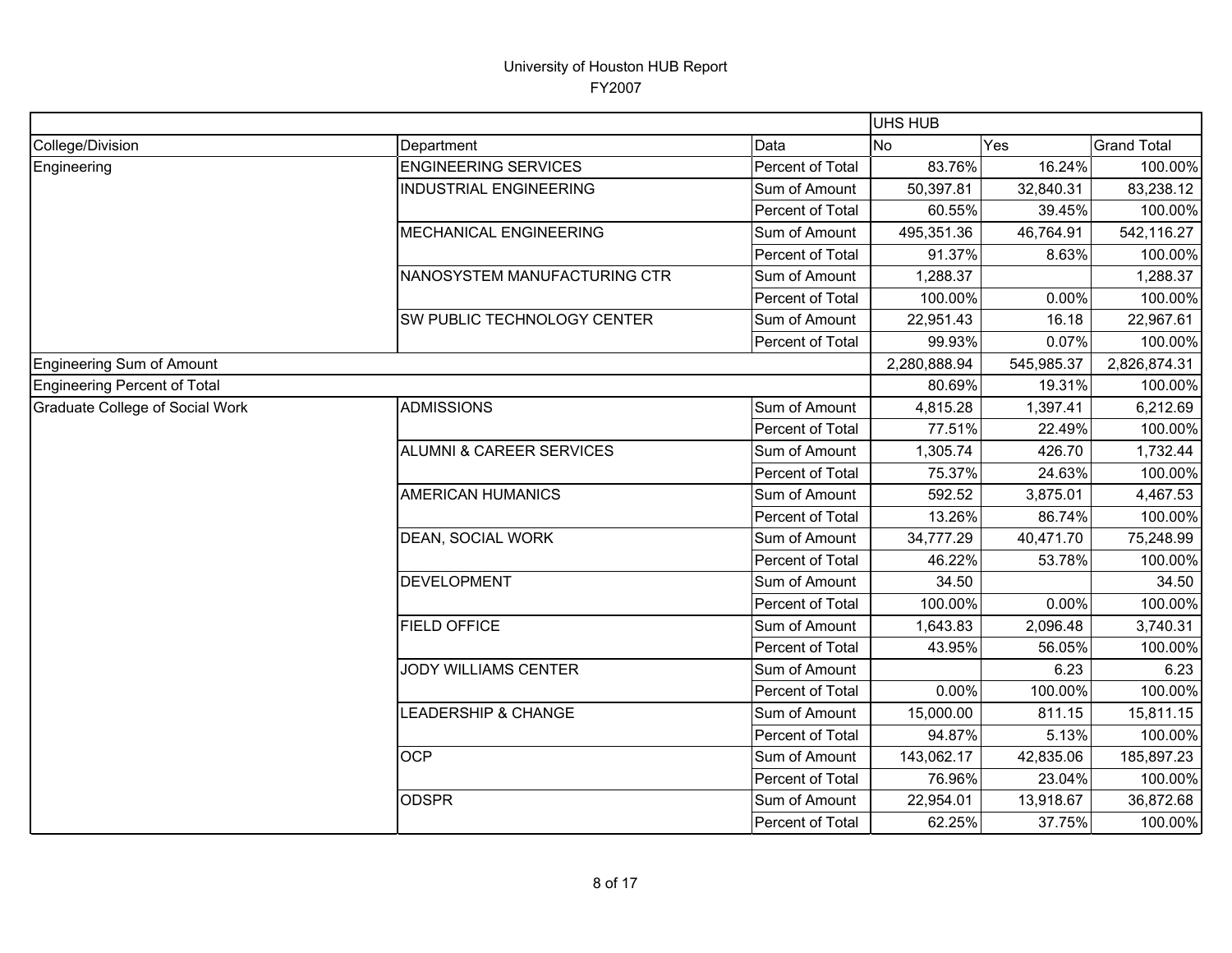|                                                  |                                |                         | UHS HUB      |            |                    |
|--------------------------------------------------|--------------------------------|-------------------------|--------------|------------|--------------------|
| College/Division                                 | Department                     | Data                    | <b>No</b>    | Yes        | <b>Grand Total</b> |
| <b>Graduate College of Social Work</b>           | PHD PROGRAM                    | Sum of Amount           | 1,593.11     | 53.04      | 1,646.15           |
|                                                  |                                | Percent of Total        | 96.78%       | 3.22%      | 100.00%            |
| Graduate College of Social Work Sum of Amount    |                                |                         | 225,778.45   | 105,891.45 | 331,669.90         |
| Graduate College of Social Work Percent of Total |                                |                         | 68.07%       | 31.93%     | 100.00%            |
| Honors College                                   | DEAN, HONORS COLLEGE           | Sum of Amount           | 141,155.93   | 19,072.29  | 160,228.22         |
|                                                  |                                | Percent of Total        | 88.10%       | 11.90%     | 100.00%            |
|                                                  | HOUSTON TEACHERS INSTITUTE     | Sum of Amount           | 27,071.87    | 1,663.71   | 28,735.58          |
|                                                  |                                | Percent of Total        | 94.21%       | 5.79%      | 100.00%            |
| Honors College Sum of Amount                     |                                |                         | 168,227.80   | 20,736.00  | 188,963.80         |
| Honors College Percent of Total                  |                                |                         | 89.03%       | 10.97%     | 100.00%            |
| Hotel and Restaurant Management                  | DEAN, HOTEL & RESTAURANT MANAG | Sum of Amount           | 135,411.58   | 59,158.14  | 194,569.72         |
|                                                  |                                | Percent of Total        | 69.60%       | 30.40%     | 100.00%            |
|                                                  | HOTEL AND RESTAURANT MANAGEMEN | Sum of Amount           | 1,026,211.80 | 85,949.89  | 1,112,161.69       |
|                                                  |                                | Percent of Total        | 92.27%       | 7.73%      | 100.00%            |
| Hotel and Restaurant Management Sum of Amount    |                                |                         | 1,161,623.38 | 145,108.03 | 1,306,731.41       |
| Hotel and Restaurant Management Percent of Total |                                |                         | 88.90%       | 11.10%     | 100.00%            |
| Law Center                                       | DEAN, LAW                      | Sum of Amount           | 896,142.36   | 214,134.36 | 1,110,276.72       |
|                                                  |                                | Percent of Total        | 80.71%       | 19.29%     | 100.00%            |
|                                                  | LAW                            | Sum of Amount           | 15,222.46    |            | 15,222.46          |
|                                                  |                                | Percent of Total        | 100.00%      | 0.00%      | 100.00%            |
|                                                  | LAW INFORMATION TECHNOLOGY     | Sum of Amount           | 66,261.13    | 29,347.00  | 95,608.13          |
|                                                  |                                | <b>Percent of Total</b> | 69.30%       | 30.70%     | 100.00%            |
|                                                  | <b>LAW LIBRARY</b>             | Sum of Amount           | 184,721.32   | 62,836.42  | 247,557.74         |
|                                                  |                                | Percent of Total        | 74.62%       | 25.38%     | 100.00%            |
| Law Center Sum of Amount                         |                                |                         | 1,162,347.27 | 306,317.78 | 1,468,665.05       |
| Law Center Percent of Total                      |                                |                         | 79.14%       | 20.86%     | 100.00%            |
| Liberal Arts and Social Sciences                 | <b>AEROSPACE STUDIES</b>       | Sum of Amount           | 5,541.11     | 4,131.25   | 9,672.36           |
|                                                  |                                | Percent of Total        | 57.29%       | 42.71%     | 100.00%            |
|                                                  | AFRICAN-AMERICAN STUDIES       | Sum of Amount           | 24,338.90    | 58,039.97  | 82,378.87          |
|                                                  |                                | Percent of Total        | 29.55%       | 70.45%     | 100.00%            |
|                                                  | <b>ANTHROPOLOGY</b>            | Sum of Amount           | 8,452.21     | 11,643.17  | 20,095.38          |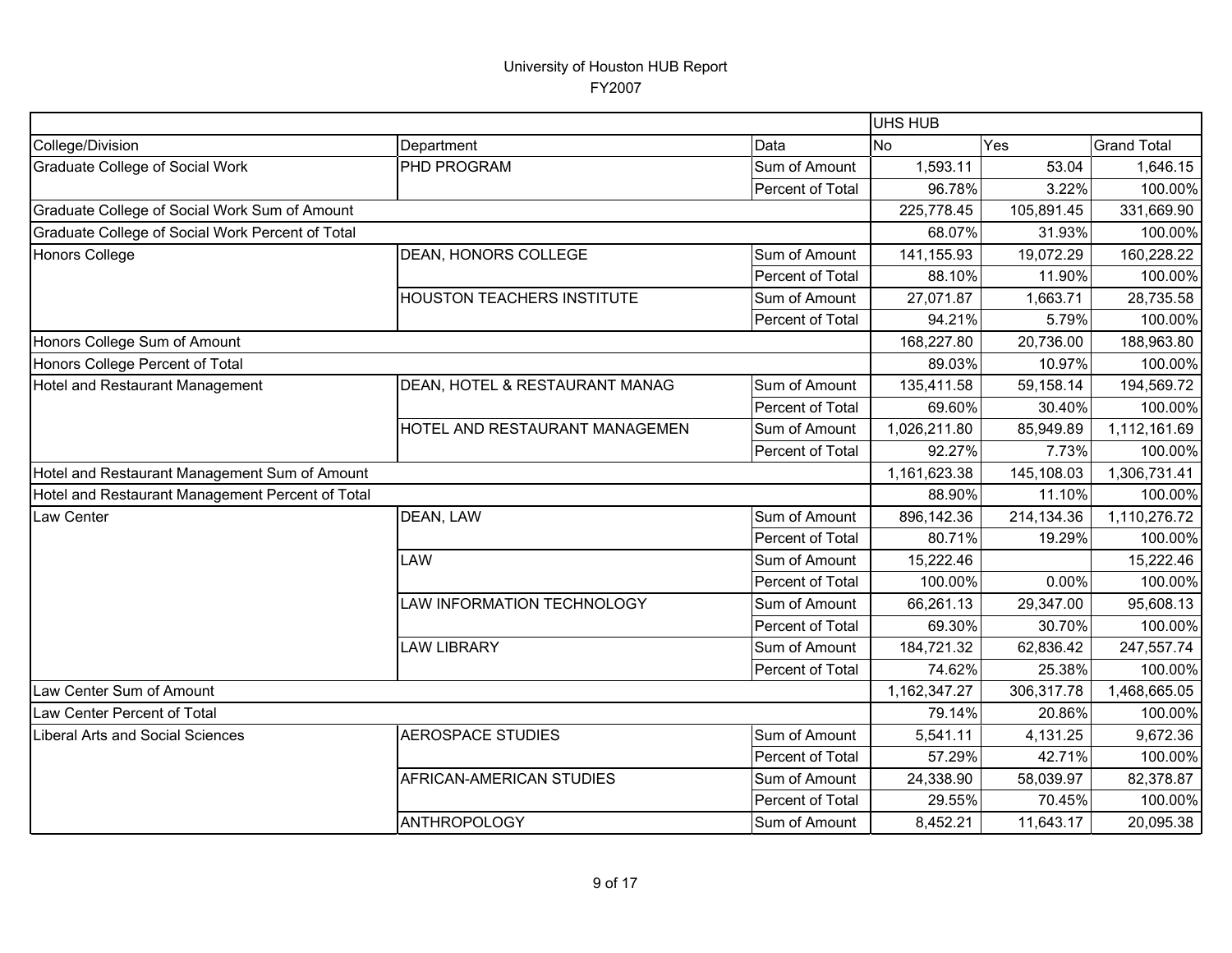|                                  |                                 |                         | UHS HUB    |            |                    |
|----------------------------------|---------------------------------|-------------------------|------------|------------|--------------------|
| College/Division                 | Department                      | Data                    | No         | Yes        | <b>Grand Total</b> |
| Liberal Arts and Social Sciences | <b>ANTHROPOLOGY</b>             | Percent of Total        | 42.06%     | 57.94%     | 100.00%            |
|                                  | <b>ART</b>                      | Sum of Amount           | 141,463.49 | 86,727.98  | 228,191.47         |
|                                  |                                 | Percent of Total        | 61.99%     | 38.01%     | 100.00%            |
|                                  | <b>ARTE PUBLICO</b>             | Sum of Amount           | 565,594.59 | 19,811.62  | 585,406.21         |
|                                  |                                 | Percent of Total        | 96.62%     | 3.38%      | 100.00%            |
|                                  | <b>BAND</b>                     | Sum of Amount           | 232,471.71 | 6,762.70   | 239,234.41         |
|                                  |                                 | Percent of Total        | 97.17%     | 2.83%      | 100.00%            |
|                                  | <b>BLAFFER GALLERY</b>          | Sum of Amount           | 213,494.85 | 7,326.49   | 220,821.34         |
|                                  |                                 | Percent of Total        | 96.68%     | 3.32%      | 100.00%            |
|                                  | CENTER FOR PUBLIC POLICY        | Sum of Amount           | 26,583.33  | 9,396.70   | 35,980.03          |
|                                  |                                 | Percent of Total        | 73.88%     | 26.12%     | 100.00%            |
|                                  | <b>COMMUNICATION</b>            | Sum of Amount           | 203,021.70 | 127,065.31 | 330,087.01         |
|                                  |                                 | Percent of Total        | 61.51%     | 38.49%     | 100.00%            |
|                                  | <b>COMMUNICATIONS DISORDERS</b> | Sum of Amount           | 52,152.51  | 5,613.30   | 57,765.81          |
|                                  |                                 | Percent of Total        | 90.28%     | 9.72%      | 100.00%            |
|                                  | DEAN, LIBERAL ARTS & SOC SCI    | Sum of Amount           | 185,612.14 | 57,063.69  | 242,675.83         |
|                                  |                                 | Percent of Total        | 76.49%     | 23.51%     | 100.00%            |
|                                  | <b>ECONOMICS</b>                | Sum of Amount           | 131,431.19 | 47,828.25  | 179,259.44         |
|                                  |                                 | Percent of Total        | 73.32%     | 26.68%     | 100.00%            |
|                                  | <b>ENGLISH</b>                  | Sum of Amount           | 213,250.64 | 193,947.68 | 407,198.32         |
|                                  |                                 | Percent of Total        | 52.37%     | 47.63%     | 100.00%            |
|                                  | <b>HISTORY</b>                  | Sum of Amount           | 108,282.16 | 35,563.21  | 143,845.37         |
|                                  |                                 | Percent of Total        | 75.28%     | 24.72%     | 100.00%            |
|                                  | <b>MEXICAN-AMERICAN STUDIES</b> | Sum of Amount           | 42,430.88  | 11,978.89  | 54,409.77          |
|                                  |                                 | Percent of Total        | 77.98%     | 22.02%     | 100.00%            |
|                                  | <b>MILITARY SCIENCE</b>         | Sum of Amount           | 7,659.35   | 2,574.49   | 10,233.84          |
|                                  |                                 | <b>Percent of Total</b> | 74.84%     | 25.16%     | 100.00%            |
|                                  | MODERN AND CLASSICAL LANGUAGES  | Sum of Amount           | 64,956.25  | 19,353.61  | 84,309.86          |
|                                  |                                 | Percent of Total        | 77.04%     | 22.96%     | 100.00%            |
|                                  | <b>MUSIC</b>                    | Sum of Amount           | 365,137.84 | 42,438.70  | 407,576.54         |
|                                  |                                 | Percent of Total        | 89.59%     | 10.41%     | 100.00%            |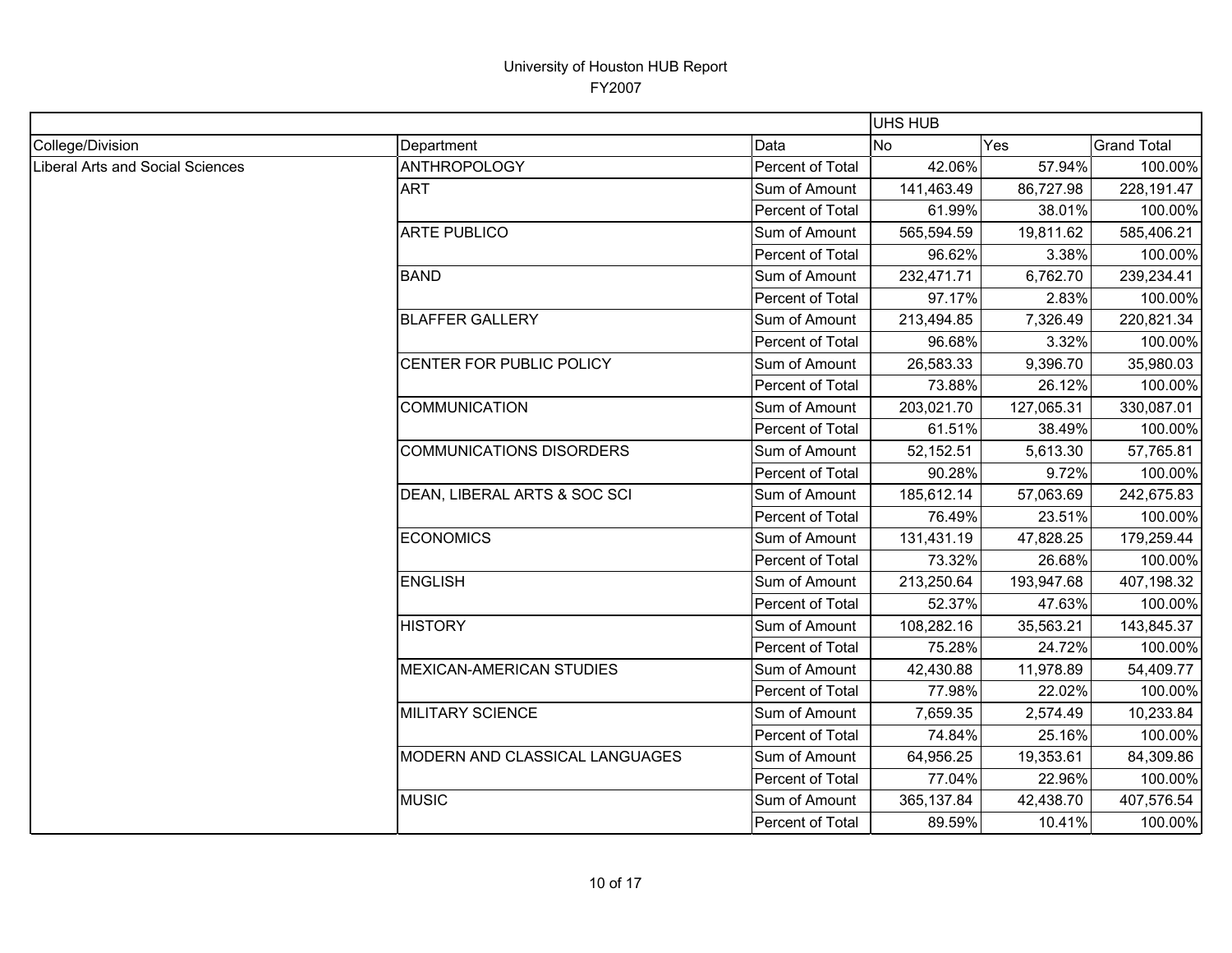|                                                   |                                          |                  | <b>UHS HUB</b> |            |                    |
|---------------------------------------------------|------------------------------------------|------------------|----------------|------------|--------------------|
| College/Division                                  | Department                               | Data             | <b>No</b>      | Yes        | <b>Grand Total</b> |
| Liberal Arts and Social Sciences                  | PHILOSOPHY                               | Sum of Amount    | 9,929.82       | 6,171.66   | 16,101.48          |
|                                                   |                                          | Percent of Total | 61.67%         | 38.33%     | 100.00%            |
|                                                   | POLITICAL SCIENCE                        | Sum of Amount    | 255,687.21     | 46,341.53  | 302,028.74         |
|                                                   |                                          | Percent of Total | 84.66%         | 15.34%     | 100.00%            |
|                                                   | <b>PSYCHOLOGY</b>                        | Sum of Amount    | 216,843.86     | 46,653.59  | 263,497.45         |
|                                                   |                                          | Percent of Total | 82.29%         | 17.71%     | 100.00%            |
|                                                   | <b>RELIGIOUS STUDIES</b>                 | Sum of Amount    |                | 377.60     | 377.60             |
|                                                   |                                          | Percent of Total | 0.00%          | 100.00%    | 100.00%            |
|                                                   | <b>SOCIOLOGY</b>                         | Sum of Amount    | 10,188.63      | 44,858.80  | 55,047.43          |
|                                                   |                                          | Percent of Total | 18.51%         | 81.49%     | 100.00%            |
|                                                   | <b>THEATRE</b>                           | Sum of Amount    | 236,633.02     | 20,267.57  | 256,900.59         |
|                                                   |                                          | Percent of Total | 92.11%         | 7.89%      | 100.00%            |
|                                                   | <b>WOMEN'S STUDIES PROGRAM</b>           | Sum of Amount    | 35,948.74      | 3,291.63   | 39,240.37          |
|                                                   |                                          | Percent of Total | 91.61%         | 8.39%      | 100.00%            |
|                                                   | <b>WRITING CENTER</b>                    | Sum of Amount    | 35,442.58      | 10,227.08  | 45,669.66          |
|                                                   |                                          | Percent of Total | 77.61%         | 22.39%     | 100.00%            |
| Liberal Arts and Social Sciences Sum of Amount    |                                          |                  | 3,392,548.71   | 925,456.47 | 4,318,005.18       |
| Liberal Arts and Social Sciences Percent of Total |                                          |                  | 78.57%         | 21.43%     | 100.00%            |
| Library                                           | <b>UNIVERSITY LIBRARIES</b>              | Sum of Amount    | 3,566,748.77   | 747,863.09 | 4,314,611.86       |
|                                                   |                                          | Percent of Total | 82.67%         | 17.33%     | 100.00%            |
| Library Sum of Amount                             |                                          |                  | 3,566,748.77   | 747,863.09 | 4,314,611.86       |
| Library Percent of Total                          |                                          |                  | 82.67%         | 17.33%     | 100.00%            |
| Natural Science and Mathematics                   | <b>BIOCHEM &amp; BIOPHYS SCIENCE-OLD</b> | Sum of Amount    | 834.82         |            | 834.82             |
|                                                   |                                          | Percent of Total | 100.00%        | 0.00%      | 100.00%            |
|                                                   | <b>BIOLOGY &amp; BIOCHEMISTRY</b>        | Sum of Amount    | 957,273.89     | 72,231.48  | 1,029,505.37       |
|                                                   |                                          | Percent of Total | 92.98%         | 7.02%      | 100.00%            |
|                                                   | <b>CAGE INSTITUTE</b>                    | Sum of Amount    | 30,153.46      | 4,181.27   | 34,334.73          |
|                                                   |                                          | Percent of Total | 87.82%         | 12.18%     | 100.00%            |
|                                                   | <b>CHEMISTRY</b>                         | Sum of Amount    | 1,026,244.82   | 63,978.94  | 1,090,223.76       |
|                                                   |                                          | Percent of Total | 94.13%         | 5.87%      | 100.00%            |
|                                                   | <b>COMPUTER SCIENCE</b>                  | Sum of Amount    | 246,357.66     | 116,347.26 | 362,704.92         |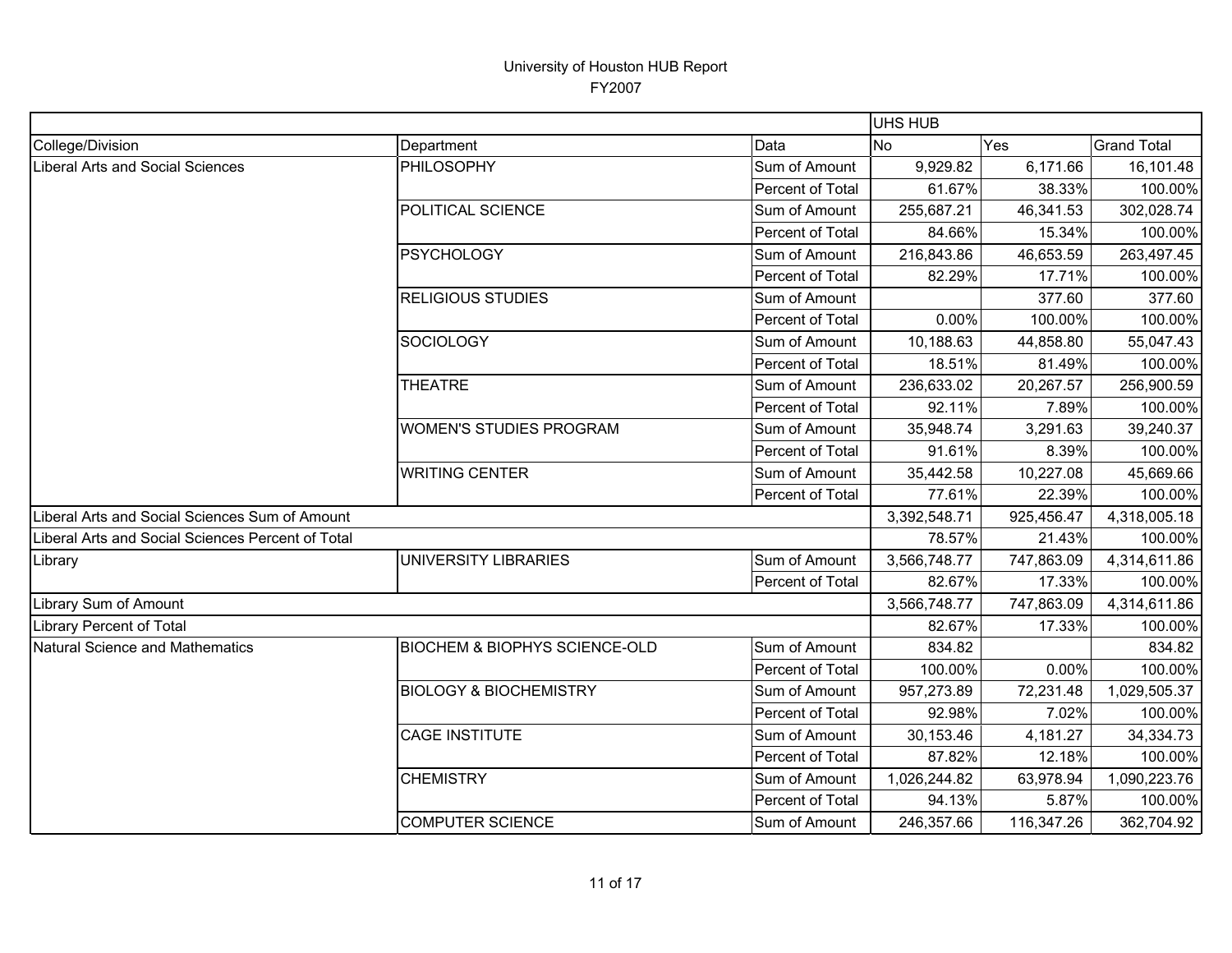|                                                  |                                           |                         | UHS HUB      |              |                    |
|--------------------------------------------------|-------------------------------------------|-------------------------|--------------|--------------|--------------------|
| College/Division                                 | Department                                | Data                    | <b>No</b>    | Yes          | <b>Grand Total</b> |
| Natural Science and Mathematics                  | <b>COMPUTER SCIENCE</b>                   | Percent of Total        | 67.92%       | 32.08%       | 100.00%            |
|                                                  | DEAN, NATURAL SCIENCE & MATHE             | Sum of Amount           | 328,949.01   | 60,330.86    | 389,279.87         |
|                                                  |                                           | Percent of Total        | 84.50%       | 15.50%       | 100.00%            |
|                                                  | <b>GEOLOGY</b>                            | Sum of Amount           | 541,458.75   | 82,042.79    | 623,501.54         |
|                                                  |                                           | Percent of Total        | 86.84%       | 13.16%       | 100.00%            |
|                                                  | <b>IMAQS</b>                              | Sum of Amount           | 182,794.68   | 4,253.26     | 187,047.94         |
|                                                  |                                           | Percent of Total        | 97.73%       | 2.27%        | 100.00%            |
|                                                  | INST FOR THEORETICAL & ENG SCI            | Sum of Amount           | 5,103.61     |              | 5,103.61           |
|                                                  |                                           | Percent of Total        | 100.00%      | 0.00%        | 100.00%            |
|                                                  | <b>MATHEMATICS</b>                        | Sum of Amount           | 499,553.98   | 81,164.02    | 580,718.00         |
|                                                  |                                           | Percent of Total        | 86.02%       | 13.98%       | 100.00%            |
|                                                  | <b>PHYSICS</b>                            | Sum of Amount           | 305,624.14   | 77,847.49    | 383,471.63         |
|                                                  |                                           | Percent of Total        | 79.70%       | 20.30%       | 100.00%            |
| Natural Science and Mathematics Sum of Amount    |                                           | 4,124,348.82            | 562,377.37   | 4,686,726.19 |                    |
| Natural Science and Mathematics Percent of Total |                                           |                         | 88.00%       | 12.00%       | 100.00%            |
| Optometry                                        | <b>DEAN, OPTOMETRY</b>                    | Sum of Amount           | 792,623.04   | 160,483.96   | 953,107.00         |
|                                                  |                                           | Percent of Total        | 83.16%       | 16.84%       | 100.00%            |
|                                                  | OPT VISION SCIENCES                       | Sum of Amount           | 379,242.76   | 17,681.62    | 396,924.38         |
|                                                  |                                           | Percent of Total        | 95.55%       | 4.45%        | 100.00%            |
|                                                  | OPTOMETRY CLINIC                          | Sum of Amount           | 249,033.27   | 38,461.50    | 287,494.77         |
|                                                  |                                           | Percent of Total        | 86.62%       | 13.38%       | 100.00%            |
| Optometry Sum of Amount                          |                                           |                         | 1,420,899.07 | 216,627.08   | 1,637,526.15       |
| Optometry Percent of Total                       |                                           |                         | 86.77%       | 13.23%       | 100.00%            |
| Pharmacy                                         | <b>CLINICAL PHARMACY &amp; ADMINISTRA</b> | Sum of Amount           | 132,463.85   | 29,481.14    | 161,944.99         |
|                                                  |                                           | Percent of Total        | 81.80%       | 18.20%       | 100.00%            |
|                                                  | DEAN, PHARMACY                            | Sum of Amount           | 482,687.25   | 118,956.02   | 601,643.27         |
|                                                  |                                           | Percent of Total        | 80.23%       | 19.77%       | 100.00%            |
|                                                  | INSTITUTE FOR DRUG EDUCATION              | Sum of Amount           | 38,334.85    |              | 38,334.85          |
|                                                  |                                           | <b>Percent of Total</b> | 100.00%      | 0.00%        | 100.00%            |
|                                                  | PHARMACOLOGICAL & PHARMACEUTIC            | Sum of Amount           | 823,351.92   | 12,201.11    | 835,553.03         |
|                                                  |                                           | Percent of Total        | 98.54%       | 1.46%        | 100.00%            |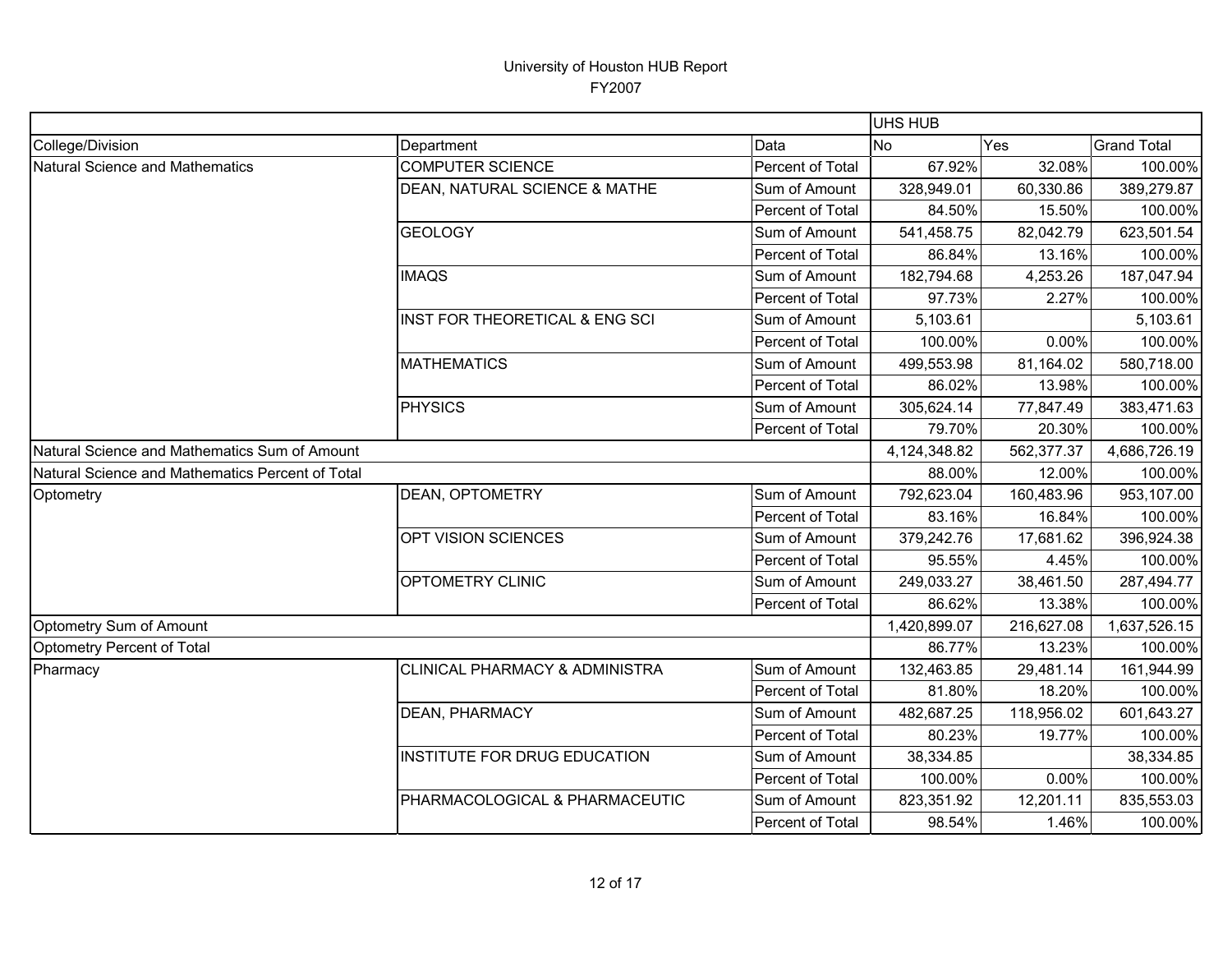|                           |                                    |                  | UHS HUB        |            |                    |
|---------------------------|------------------------------------|------------------|----------------|------------|--------------------|
| College/Division          | Department                         | Data             | N <sub>o</sub> | Yes        | <b>Grand Total</b> |
| Pharmacy Sum of Amount    |                                    |                  | 1,476,837.87   | 160,638.27 | 1,637,476.14       |
| Pharmacy Percent of Total |                                    |                  | 90.19%         | 9.81%      | 100.00%            |
| Research                  | ALLIED GEOPHYSICAL LABORATORIE     | Sum of Amount    | 925.53         |            | 925.53             |
|                           |                                    | Percent of Total | 100.00%        | 0.00%      | 100.00%            |
|                           | ANIMAL CARE OPERATIONS             | Sum of Amount    | 349,893.14     | 63,242.11  | 413,135.25         |
|                           |                                    | Percent of Total | 84.69%         | 15.31%     | 100.00%            |
|                           | CENTER FOR ADVANCED MATERIALS      | Sum of Amount    | 221,336.15     | 4,031.04   | 225,367.19         |
|                           |                                    | Percent of Total | 98.21%         | 1.79%      | 100.00%            |
|                           | <b>CMC</b>                         | Sum of Amount    | 113,521.44     | 1,410.22   | 114,931.66         |
|                           |                                    | Percent of Total | 98.77%         | 1.23%      | 100.00%            |
|                           | ENVIRONMENTAL INSTIT-HOUSTON       | Sum of Amount    | 18,511.60      | 309.12     | 18,820.72          |
|                           |                                    | Percent of Total | 98.36%         | 1.64%      | 100.00%            |
|                           | <b>GRANTS AND CONTRACTS</b>        | Sum of Amount    | 59,055.95      | 6,900.74   | 65,956.69          |
|                           |                                    | Percent of Total | 89.54%         | 10.46%     | 100.00%            |
|                           | HOUSTON COASTAL CENTER             | Sum of Amount    | 22,602.11      |            | 22,602.11          |
|                           |                                    | Percent of Total | 100.00%        | 0.00%      | 100.00%            |
|                           | INSTITUTE FOR MOLECULAR DESIGN     | Sum of Amount    | 625,368.64     | 7,737.78   | 633,106.42         |
|                           |                                    | Percent of Total | 98.78%         | 1.22%      | 100.00%            |
|                           | <b>INSTITUTE FOR SPACE SYSTEMS</b> | Sum of Amount    | 5,360.67       | 75.00      | 5,435.67           |
|                           |                                    | Percent of Total | 98.62%         | 1.38%      | 100.00%            |
|                           | OFFICE OF TECHNOLOGY MANAGEMEN     | Sum of Amount    | 390,874.64     | 1,338.39   | 392,213.03         |
|                           |                                    | Percent of Total | 99.66%         | 0.34%      | 100.00%            |
|                           | <b>RESEARCH</b>                    | Sum of Amount    | 203,636.17     | 220,568.06 | 424,204.23         |
|                           |                                    | Percent of Total | 48.00%         | 52.00%     | 100.00%            |
|                           | <b>RESEARCH FINANCIAL SERVICES</b> | Sum of Amount    | 3,489.28       | 3,191.73   | 6,681.01           |
|                           |                                    | Percent of Total | 52.23%         | 47.77%     | 100.00%            |
|                           | <b>RESEARCH INFORMATION CENTER</b> | Sum of Amount    | 56,081.27      | 13,193.25  | 69,274.52          |
|                           |                                    | Percent of Total | 80.96%         | 19.04%     | 100.00%            |
|                           | RESEARCH POLICIES/COMP/COMMITT     | Sum of Amount    | 2,949.88       | 4,195.59   | 7,145.47           |
|                           |                                    | Percent of Total | 41.28%         | 58.72%     | 100.00%            |
|                           | SPACE VACUUM EPITAXY CENTER        | Sum of Amount    | 39,377.13      |            | 39,377.13          |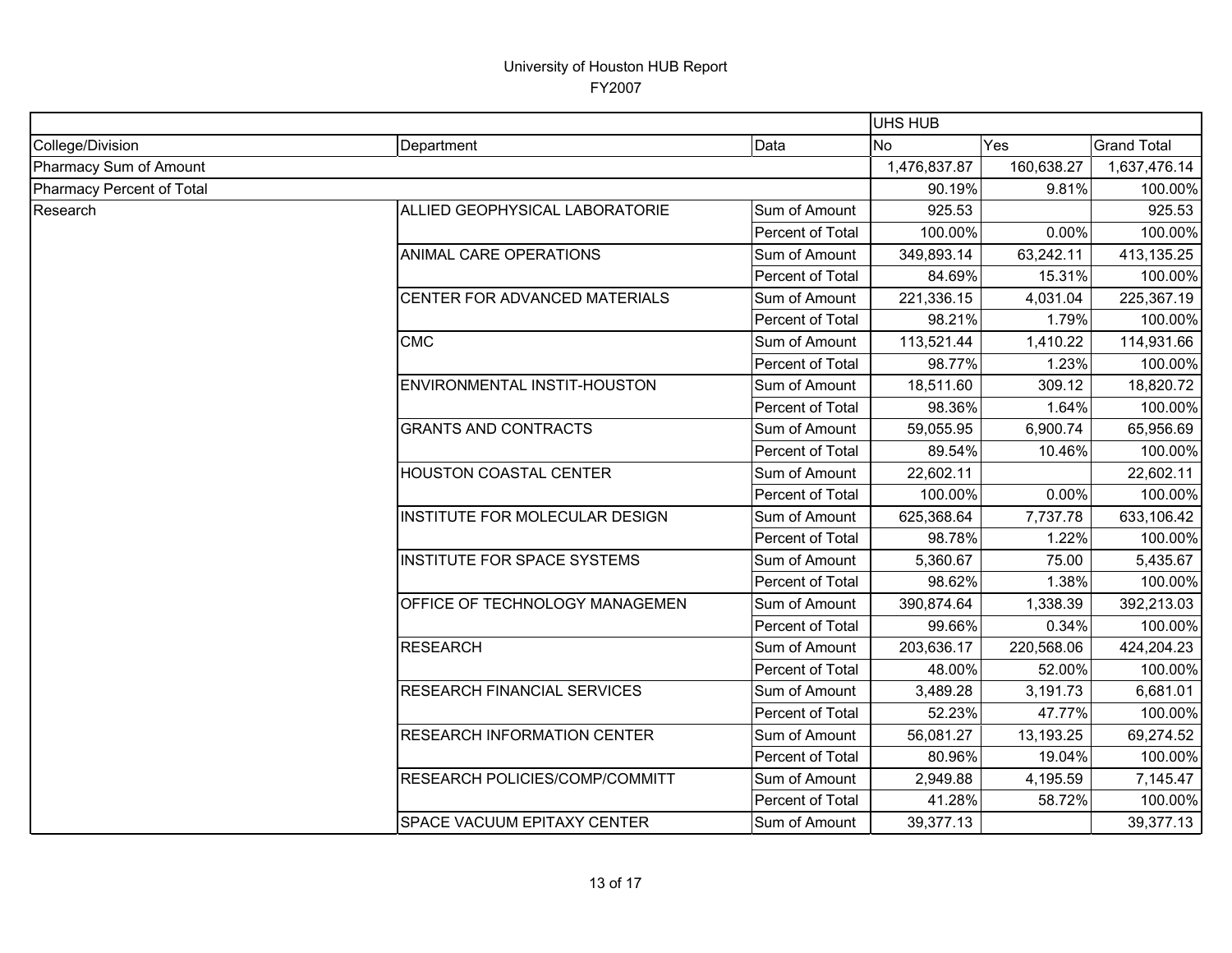|                               |                                |                  |              | UHS HUB    |                    |  |
|-------------------------------|--------------------------------|------------------|--------------|------------|--------------------|--|
| College/Division              | Department                     | Data             | <b>No</b>    | Yes        | <b>Grand Total</b> |  |
| Research                      | SPACE VACUUM EPITAXY CENTER    | Percent of Total | 100.00%      | 0.00%      | 100.00%            |  |
|                               | SUPER CONDUCT & ADV MATERIALS  | Sum of Amount    | 40,417.70    | 1,561.01   | 41,978.71          |  |
|                               |                                | Percent of Total | 96.28%       | 3.72%      | 100.00%            |  |
|                               | <b>TCSUH</b>                   | Sum of Amount    | 854,795.25   | 38,451.21  | 893,246.46         |  |
|                               |                                | Percent of Total | 95.70%       | 4.30%      | 100.00%            |  |
|                               | <b>TIMES</b>                   | Sum of Amount    | 691,246.14   | 191,053.87 | 882,300.01         |  |
|                               |                                | Percent of Total | 78.35%       | 21.65%     | 100.00%            |  |
|                               | TX LEARNING/COMPUTATIONAL CTR  | Sum of Amount    | 1,044,714.83 | 251,486.53 | 1,296,201.36       |  |
|                               |                                | Percent of Total | 80.60%       | 19.40%     | 100.00%            |  |
| <b>Research Sum of Amount</b> |                                |                  | 4,744,157.52 | 808,745.65 | 5,552,903.17       |  |
| Research Percent of Total     |                                |                  | 85.44%       | 14.56%     | 100.00%            |  |
| <b>Student Affairs</b>        | <b>CAMPUS ACTIVITIES</b>       | Sum of Amount    | 318,489.58   | 33,293.22  | 351,782.80         |  |
|                               |                                | Percent of Total | 90.54%       | 9.46%      | 100.00%            |  |
|                               | <b>CAMPUS RECREATION</b>       | Sum of Amount    | 459,442.79   | 92,786.96  | 552,229.75         |  |
|                               |                                | Percent of Total | 83.20%       | 16.80%     | 100.00%            |  |
|                               | CENTER FOR STUDENTS W/DISABILI | Sum of Amount    | 322,136.26   | 3,085.10   | 325,221.36         |  |
|                               |                                | Percent of Total | 99.05%       | 0.95%      | 100.00%            |  |
|                               | <b>CHILD CARE CENTER</b>       | Sum of Amount    | 80,161.62    | 8,958.96   | 89,120.58          |  |
|                               |                                | Percent of Total | 89.95%       | 10.05%     | 100.00%            |  |
|                               | COUNSELING AND PSYCH SVCS      | Sum of Amount    | 24,871.61    | 7,309.18   | 32,180.79          |  |
|                               |                                | Percent of Total | 77.29%       | 22.71%     | 100.00%            |  |
|                               | <b>DEAN OF STUDENTS</b>        | Sum of Amount    | 66,298.46    | 1,465.56   | 67,764.02          |  |
|                               |                                | Percent of Total | 97.84%       | 2.16%      | 100.00%            |  |
|                               | INT'L STUDENT & SCHOLAR SERVIC | Sum of Amount    | 24,886.27    | 7,193.22   | 32,079.49          |  |
|                               |                                | Percent of Total | 77.58%       | 22.42%     | 100.00%            |  |
|                               | LEARNING AND ASSESSMENT SVCS   | Sum of Amount    | 8,950.49     | 2,417.50   | 11,367.99          |  |
|                               |                                | Percent of Total | 78.73%       | 21.27%     | 100.00%            |  |
|                               | LEARNING SUPPORT SERVICES      | Sum of Amount    | 48,647.07    | 7,150.15   | 55,797.22          |  |
|                               |                                | Percent of Total | 87.19%       | 12.81%     | 100.00%            |  |
|                               | <b>RELIGION CENTER</b>         | Sum of Amount    | 15,776.30    | 689.50     | 16,465.80          |  |
|                               |                                | Percent of Total | 95.81%       | 4.19%      | 100.00%            |  |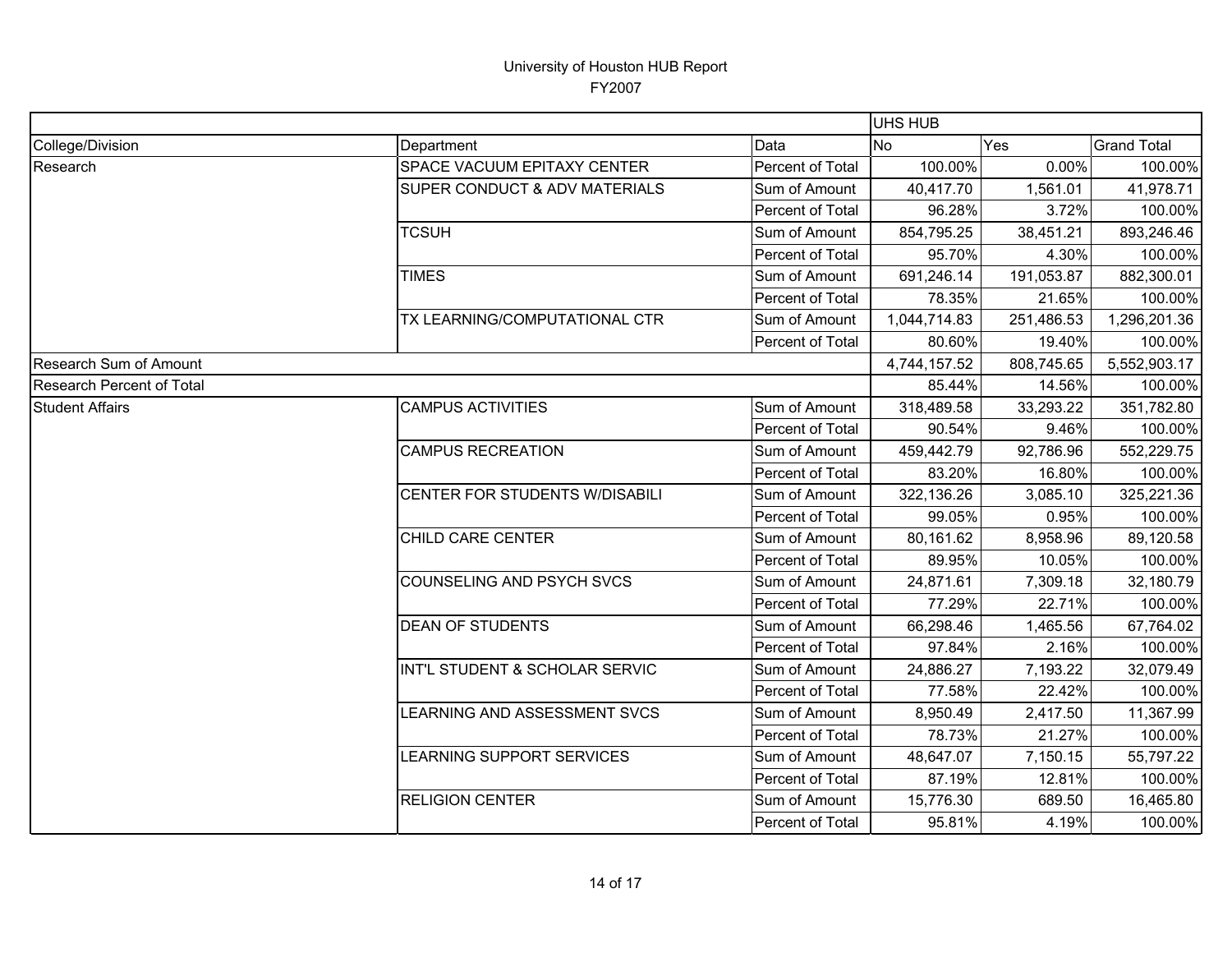|                                      |                                       |                         | UHS HUB        |            |                    |
|--------------------------------------|---------------------------------------|-------------------------|----------------|------------|--------------------|
| College/Division                     | Department                            | Data                    | N <sub>o</sub> | Yes        | <b>Grand Total</b> |
| <b>Student Affairs</b>               | <b>RESIDENTIAL LIFE &amp; HOUSING</b> | Sum of Amount           | 1,993,535.06   | 235,448.77 | 2,228,983.83       |
|                                      |                                       | Percent of Total        | 89.44%         | 10.56%     | 100.00%            |
|                                      | <b>STUDENT AFFAIRS</b>                | Sum of Amount           | 90,596.01      | 57,426.55  | 148,022.56         |
|                                      |                                       | Percent of Total        | 61.20%         | 38.80%     | 100.00%            |
|                                      | STUDENT HEALTH CENTER                 | Sum of Amount           | 348,396.18     | 82,037.67  | 430,433.85         |
|                                      |                                       | Percent of Total        | 80.94%         | 19.06%     | 100.00%            |
|                                      | STUDENT PHARMACY                      | Sum of Amount           | 62,733.49      |            | 62,733.49          |
|                                      |                                       | Percent of Total        | 100.00%        | 0.00%      | 100.00%            |
|                                      | <b>STUDENT PUBLICATIONS</b>           | Sum of Amount           | 40,574.41      | 59,248.97  | 99,823.38          |
|                                      |                                       | Percent of Total        | 40.65%         | 59.35%     | 100.00%            |
|                                      | UNIVERSITY CAREER SERVICES            | Sum of Amount           | 26,223.22      | 45,843.66  | 72,066.88          |
|                                      |                                       | <b>Percent of Total</b> | 36.39%         | 63.61%     | 100.00%            |
|                                      | <b>UNIVERSITY CENTER</b>              | Sum of Amount           | 942,152.03     | 109,282.23 | 1,051,434.26       |
|                                      |                                       | Percent of Total        | 89.61%         | 10.39%     | 100.00%            |
|                                      | UNIVERSITY TESTING SERVICES           | Sum of Amount           | 127,717.77     | 27,993.02  | 155,710.79         |
|                                      |                                       | Percent of Total        | 82.02%         | 17.98%     | 100.00%            |
|                                      | <b>URBAN EXPERIENCE VPSA</b>          | Sum of Amount           | 5,090.50       | 6,336.39   | 11,426.89          |
|                                      |                                       | Percent of Total        | 44.55%         | 55.45%     | 100.00%            |
|                                      | <b>VETERAN SERVICES</b>               | Sum of Amount           | 9,478.12       | 498.93     | 9,977.05           |
|                                      |                                       | Percent of Total        | 95.00%         | 5.00%      | 100.00%            |
| <b>Student Affairs Sum of Amount</b> |                                       |                         | 5,016,157.24   | 788,465.54 | 5,804,622.78       |
| Student Affairs Percent of Total     |                                       |                         | 86.42%         | 13.58%     | 100.00%            |
| Technology                           | CENTER FOR FUTURE OF HEALTH           | Sum of Amount           | 1,028.00       | 7,337.34   | 8,365.34           |
|                                      |                                       | Percent of Total        | 12.29%         | 87.71%     | 100.00%            |
|                                      | CENTER FOR LIFE SCIENCES TECH         | Sum of Amount           | 114,186.16     | 69.23      | 114,255.39         |
|                                      |                                       | Percent of Total        | 99.94%         | 0.06%      | 100.00%            |
|                                      | CENTER FOR TECHNOLOGY LITERACY        | Sum of Amount           | 3,893.15       |            | 3,893.15           |
|                                      |                                       | Percent of Total        | 100.00%        | 0.00%      | 100.00%            |
|                                      | DEAN, TECHNOLOGY                      | Sum of Amount           | 237,061.56     | 297,295.76 | 534,357.32         |
|                                      |                                       | Percent of Total        | 44.36%         | 55.64%     | 100.00%            |
|                                      | <b>ENGINEERING TECHNOLOGY</b>         | Sum of Amount           | 307,438.61     | 86,010.95  | 393,449.56         |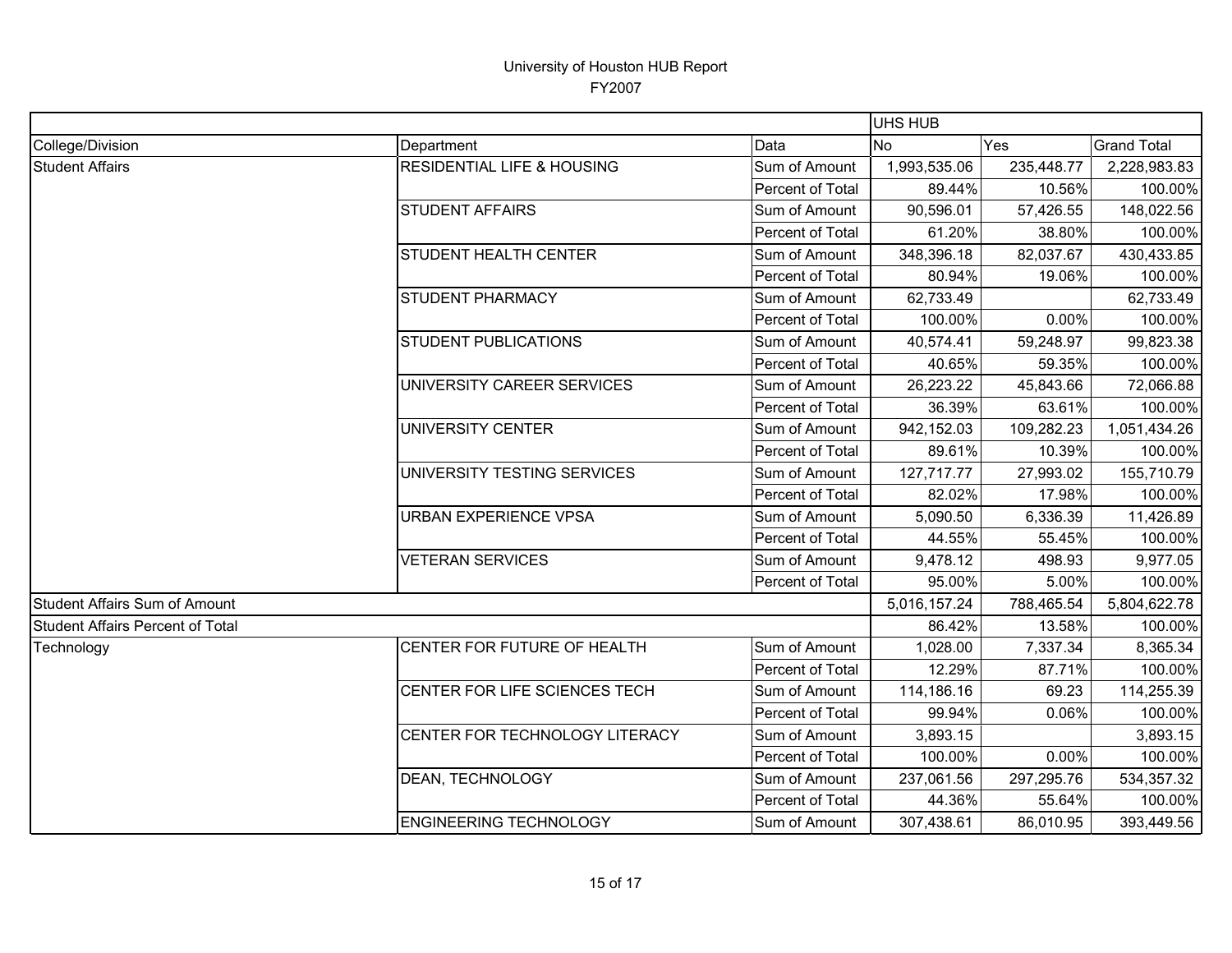|                                    |                                         |                  | <b>UHS HUB</b> |            |                    |
|------------------------------------|-----------------------------------------|------------------|----------------|------------|--------------------|
| College/Division                   | Department                              | Data             | <b>No</b>      | Yes        | <b>Grand Total</b> |
| Technology                         | <b>ENGINEERING TECHNOLOGY</b>           | Percent of Total | 78.14%         | 21.86%     | 100.00%            |
|                                    | HUMAN DEVELOP AND CONSUMER SCI          | Sum of Amount    | 58,415.90      | 78,394.31  | 136,810.21         |
|                                    |                                         | Percent of Total | 42.70%         | 57.30%     | 100.00%            |
|                                    | <b>INFORMATION &amp; LOGISTICS TECH</b> | Sum of Amount    | 174,626.67     | 33,184.10  | 207,810.77         |
|                                    |                                         | Percent of Total | 84.03%         | 15.97%     | 100.00%            |
|                                    | <b>TMAC</b>                             | Sum of Amount    | 57,982.44      | 6,791.21   | 64,773.65          |
|                                    |                                         | Percent of Total | 89.52%         | 10.48%     | 100.00%            |
| <b>Technology Sum of Amount</b>    |                                         |                  | 954,632.49     | 509,082.90 | 1,463,715.39       |
| <b>Technology Percent of Total</b> |                                         |                  | 65.22%         | 34.78%     | 100.00%            |
| University Advancement             | ADVANCEMENT INFORMATION SVCS            | Sum of Amount    | 4,865.39       | 3,097.05   | 7,962.44           |
|                                    |                                         | Percent of Total | 61.10%         | 38.90%     | 100.00%            |
|                                    | <b>ANNUAL GIVING</b>                    | Sum of Amount    | 329,462.75     | 5,450.75   | 334,913.50         |
|                                    |                                         | Percent of Total | 98.37%         | 1.63%      | 100.00%            |
|                                    | <b>CREATIVE SERVICES</b>                | Sum of Amount    | 406,155.18     | 121,414.05 | 527,569.23         |
|                                    |                                         | Percent of Total | 76.99%         | 23.01%     | 100.00%            |
|                                    | <b>DEVELOPMENT</b>                      | Sum of Amount    | 86,679.42      | 69,178.27  | 155,857.69         |
|                                    |                                         | Percent of Total | 55.61%         | 44.39%     | 100.00%            |
|                                    | DEVELOPMENT RESEARCH                    | Sum of Amount    | 57,211.60      | 5,407.83   | 62,619.43          |
|                                    |                                         | Percent of Total | 91.36%         | 8.64%      | 100.00%            |
|                                    | <b>DONOR &amp; ALUMNI RECORDS</b>       | Sum of Amount    | 68,180.48      | 743.96     | 68,924.44          |
|                                    |                                         | Percent of Total | 98.92%         | 1.08%      | 100.00%            |
|                                    | <b>EXTERNAL COMMUNICATIONS</b>          | Sum of Amount    | 36,008.03      | 1,604.95   | 37,612.98          |
|                                    |                                         | Percent of Total | 95.73%         | 4.27%      | 100.00%            |
|                                    | INTERNAL COMMUNICATIONS                 | Sum of Amount    | 7,379.22       | 130.47     | 7,509.69           |
|                                    |                                         | Percent of Total | 98.26%         | 1.74%      | 100.00%            |
|                                    | <b>MARKETING</b>                        | Sum of Amount    | 143,159.43     | 3,771.51   | 146,930.94         |
|                                    |                                         | Percent of Total | 97.43%         | 2.57%      | 100.00%            |
|                                    | PLANNED GIVING                          | Sum of Amount    | 44,693.22      | 3,828.58   | 48,521.80          |
|                                    |                                         | Percent of Total | 92.11%         | 7.89%      | 100.00%            |
|                                    | PUBLIC AFFAIRS                          | Sum of Amount    | 29,624.25      | 424.53     | 30,048.78          |
|                                    |                                         | Percent of Total | 98.59%         | 1.41%      | 100.00%            |